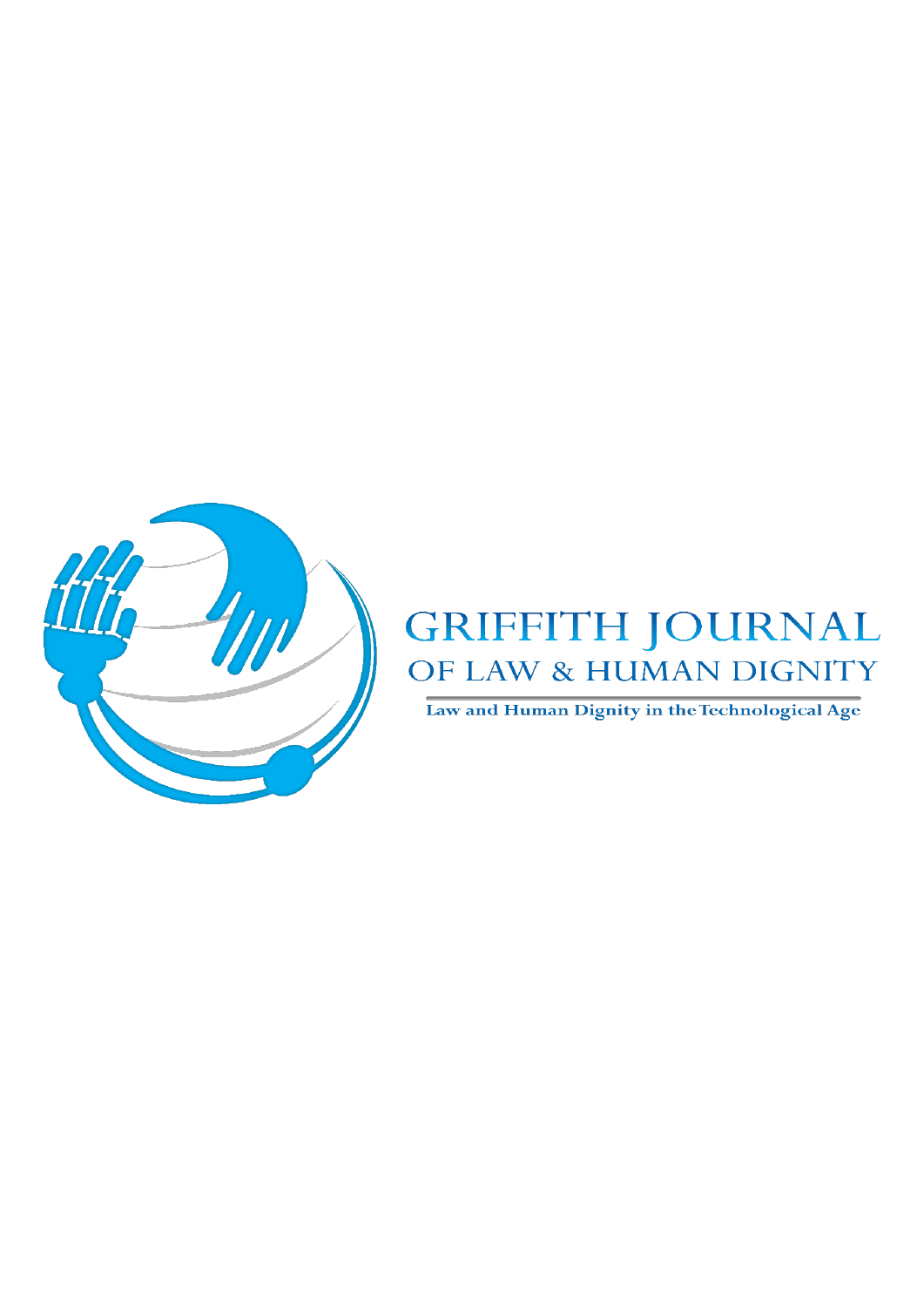# GRIFFITH JOURNAL OF LAW & HUMAN DIGNITY

*Editor-in-Chief* Vanessa Antal

- *Executive Editors* Mark Batakin Danyon Jacobs Dillon Mahly Lisa Neubert
- *Editors* Stuart Brown Elizabeth Danaher Ana-Catarina De Sousa Charlotte Fitzgerald Dylan Johnson Iva Markova Samantha Reay Natasha Robbemond

*Consulting Executive Editor* Dr Allan Ardill

*Law & Human Dignity in the Technological Age*

Special Issue

## 2019

Published in May 2019, Gold Coast, Australia by the *Griffith Journal of Law & Human Dignity* ISSN: 2203-3114

We acknowledge and thank Zarek Hennessy for creating our Special Issue cover art. We extend our appreciation to Ashleigh Leake for her indispensable role in shaping the vision and content of the Special Issue in its early stages. We also extend thanks to Jessica Antal for her marketing assistance throughout the production of this Special Issue.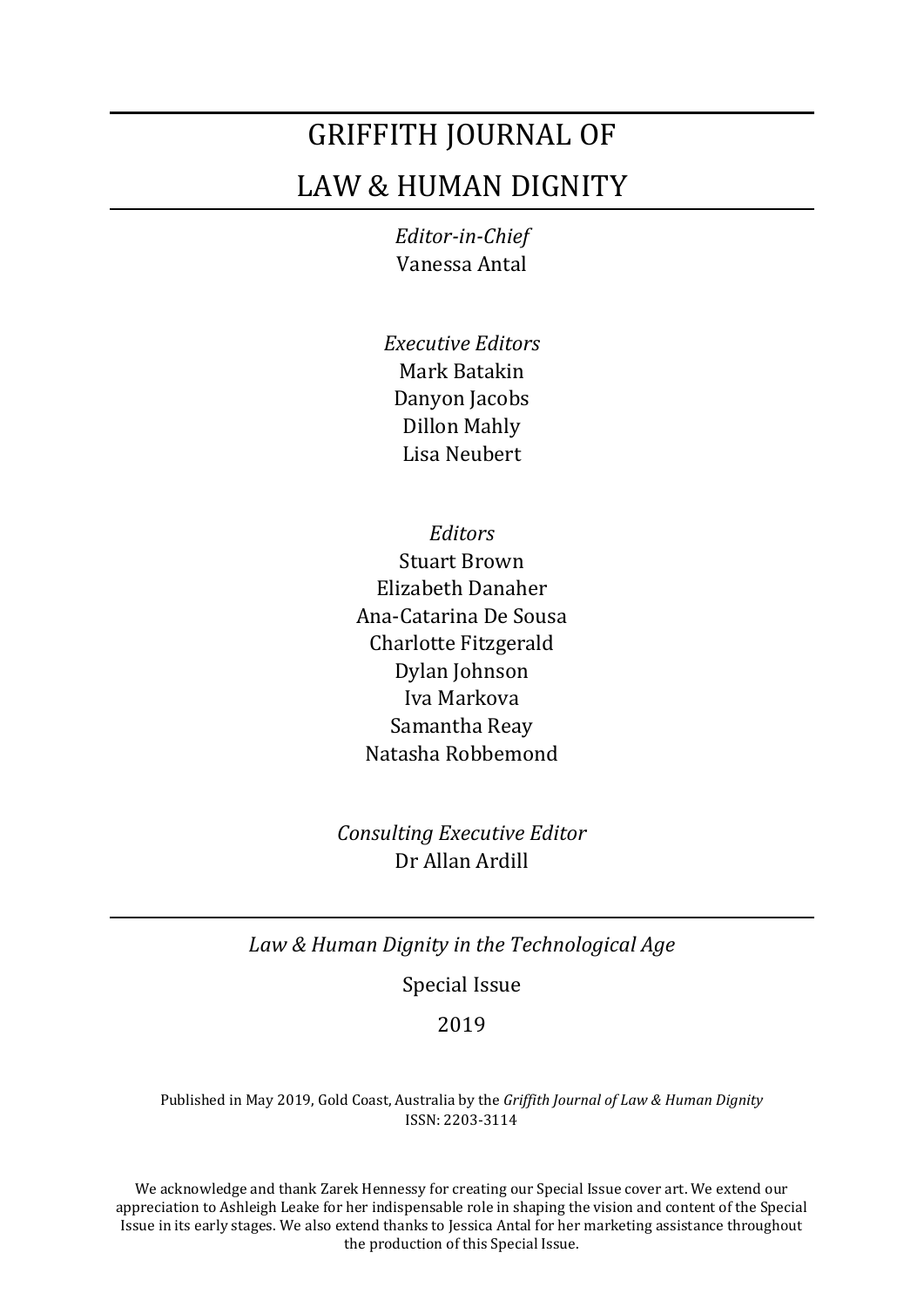| <b>VANESSA ANTAL</b>                                          | <b>EDITORIAL</b>                                                                                                                                                    | 01  |
|---------------------------------------------------------------|---------------------------------------------------------------------------------------------------------------------------------------------------------------------|-----|
| RAÚL MADDEN                                                   | EQUITY, "REVENGE PORN," & CAMBRIDGE<br><b>ANALYTICA: THE DOCTRINE OF CONFIDENCE</b><br>AS A PROTECTION FOR HUMAN DIGNITY IN THE<br>TECHNOLOGICAL AGE                | 05  |
| <b>MARK BRADY</b>                                             | IS AUSTRALIAN LAW ADAPTABLE TO<br><b>AUTOMATED VEHICLES?</b>                                                                                                        | 35  |
| PROFESSOR JULIAN WEBB                                         | <b>INFORMATION TECHNOLOGY &amp; THE FUTURE</b><br>OF LEGAL EDUCATION: A PROVOCATION                                                                                 | 72  |
| ZEINA ABU-MEITA & NICK<br><b>INGLIS</b>                       | FINANCIAL EQUALITY, THE IGNORED HUMAN<br>RIGHT: HOW E-CURRENCIES CAN LEVEL THE<br><b>PLAYING FIELD</b>                                                              | 105 |
| <b>LACHLAN ROBB</b>                                           | THANATOPOLITICS THROUGH TECHNOPHOBIA:<br><b>USING CHARLIE BROKER'S BLACK MIRROR TO</b><br><b>REFLECT UPON HUMANITY IN THE FACE OF</b><br><b>ADVANCED TECHNOLOGY</b> | 143 |
| DR DAVID TUFFLEY                                              | HUMAN INTELLIGENCE + ARTIFICIAL<br><b>INTELLIGENCE = HUMAN POTENTIAL</b>                                                                                            | 170 |
| PAMELA FINCKENBERG-<br>BROMAN, MORGAN<br>BROMAN, & MARK BRADY | LAW & TECHNOLOGY: THE LEGAL & SOCIAL<br><b>IMPLICATIONS OF SENTIENT ROBOTS</b>                                                                                      | 190 |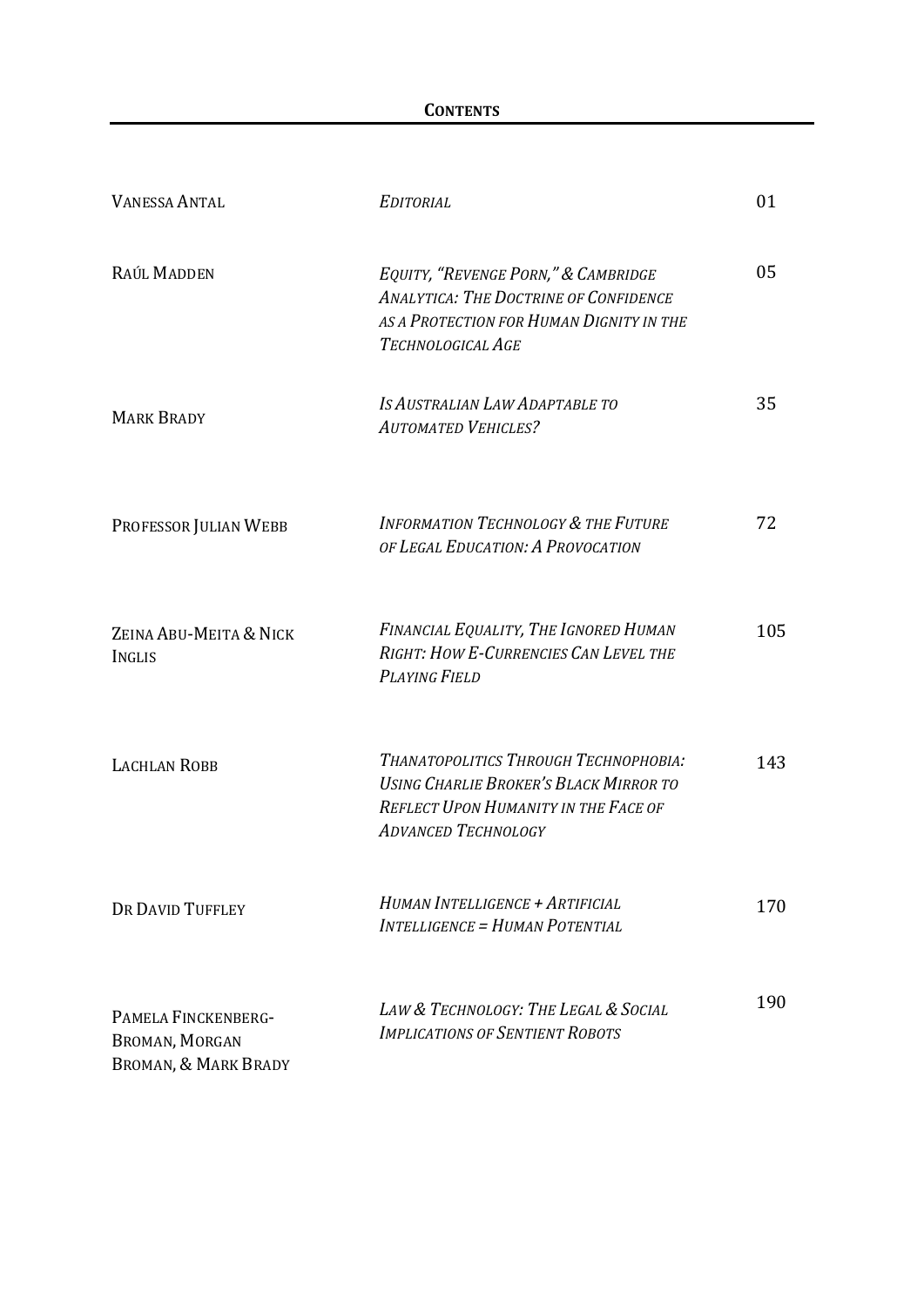# **HUMANINTELLIGENCE + ARTIFICIAL INTELLIGENCE = HUMAN POTENTIAL**

DAVID TUFFLEY\*

*Artificial Intelligence ("AI") in the twenty-first century is a powerfully disruptive technology, one whose influence in society is growing exponentially. It is a technology with the potential to bring enormous benefit, but also great harm, if not properly managed. How then may we reap the benefits of AI while ensuring we are not harmed by it? How do we frame the correct relationship with AI to ensure the primacy of human dignity as technology in general accelerates exponentially into the future? I assert that AI is neither good, nor bad in and of itself. It is simply a tool, an extension of human intelligence — not an externalised threat to be feared as presented in popular culture. Clearly, it is the strategic uses to which AI is put that determines its value. The potential abuses of AI — for example — in rogue autonomous weapons, are a manageable risk and should not place unreasonable restraint on its development when the potential benefits arguably much outweigh the harm.* 

<span id="page-3-0"></span>i, \*Dr David Tuffley is a Senior Lecturer in Applied Ethics and Sociotechnical Studies at the School of ICT at Griffith University. He is primarily concerned with the social impact of technology, with a special interest in Artificial Intelligence and the future of employment. David comes to the academic world from the IT industry where he spent the first half of his career at various large public and private sector organisations in Australia and the United Kingdom.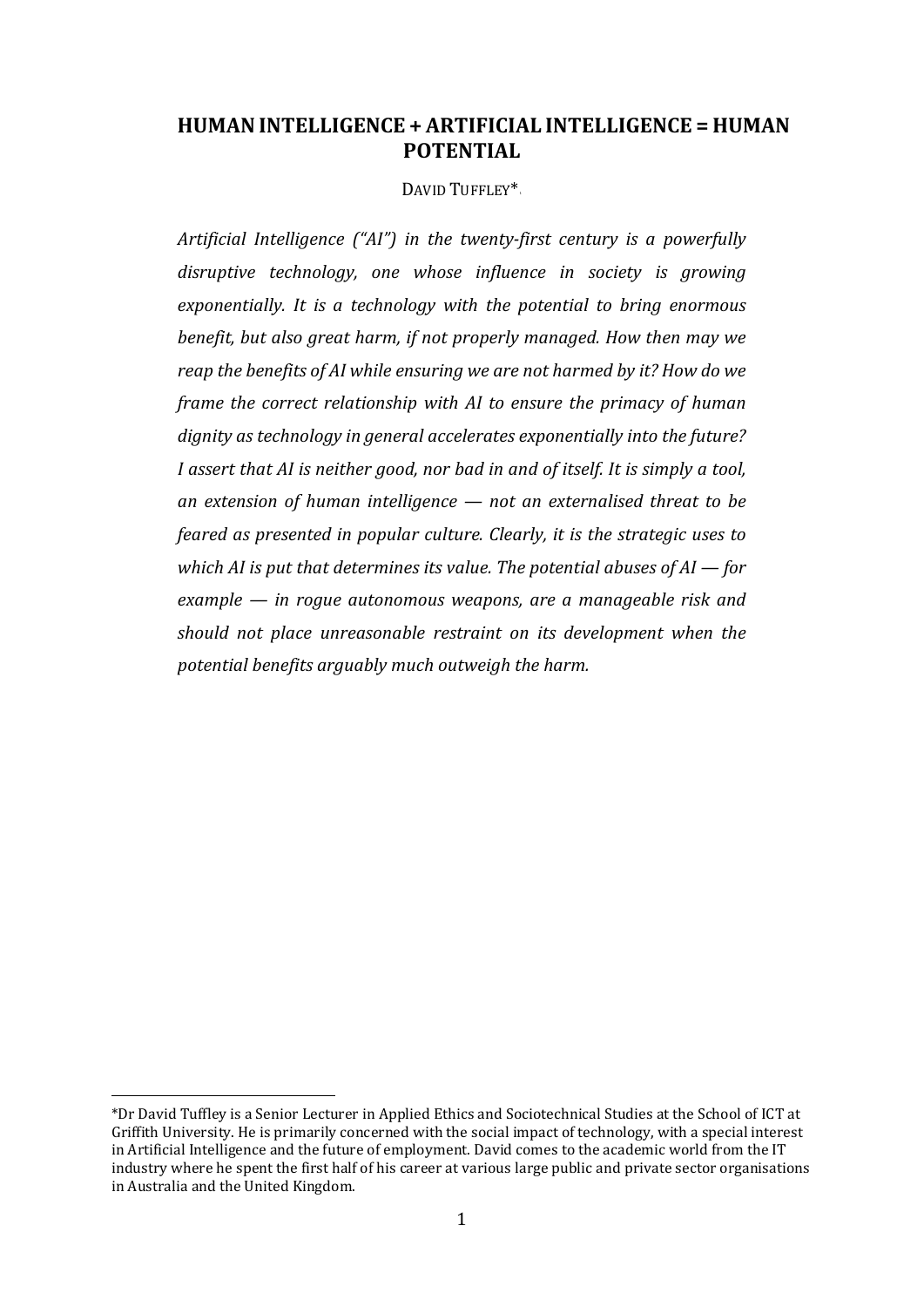## **CONTENTS**

| $\mathbf{I}$ |  |
|--------------|--|
| $\mathbf{I}$ |  |
| III          |  |
| IV           |  |
| V            |  |
| VI           |  |
| <b>VII</b>   |  |
| <b>VIII</b>  |  |
| IX           |  |
| X            |  |
| XI           |  |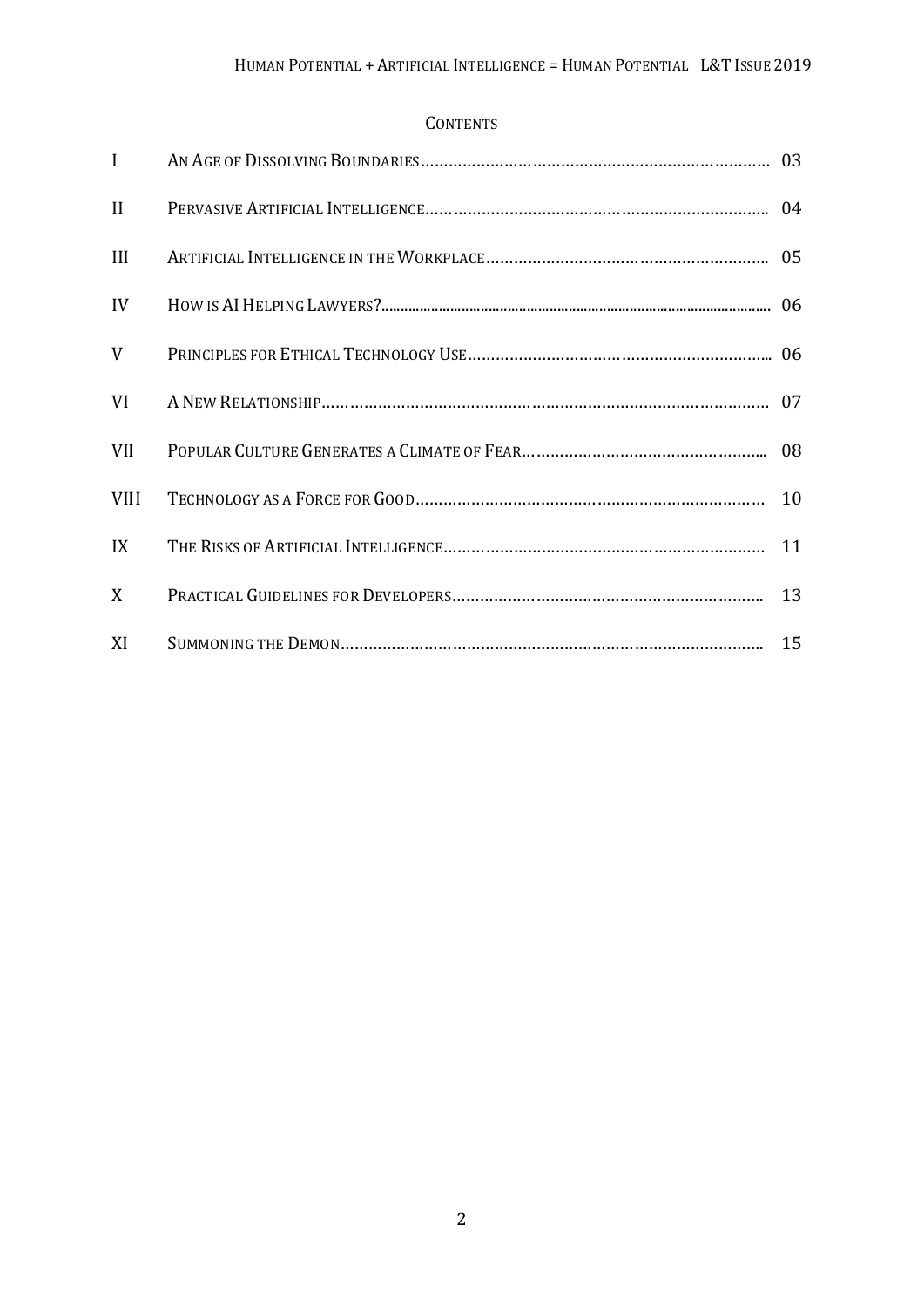#### I AN AGE OF DISSOLVING BOUNDARIES

Commercial computing in the modern world is focussed on making sophisticated but easy-to-use products that enhance the lifestyle of the user. Surprisingly enough, some of this technology comes at little or no cost. Devices such as GPS and video-conferencing are now software that is included in the purchase price of smartphones. Over a decade ago, you would have paid exorbitant prices to acquire the same physical products.[2](#page-5-0) Ultra-high definition video cameras ten years ago were only used by TV studios at a cost of hundreds of thousands of dollars.[3](#page-5-1) Today, they are software bundled on mid-range smartphones.

So integrated into our lives has such technology become, that it is sometimes difficult to know where the user ends and the technology begins. The technology has become a functional extension of our human selves. It is not uncommon for people to look at their smartphone a hundred times a day.[4](#page-5-2) To some, it is the last thing they do at bedtime, and the first thing they do upon waking. With this degree of dependence, a person is already a functional cyborg: a blend of humanity and technology. One does not need to have the technology i[m](#page-5-3)planted internally to be a cyborg: it is enough that a person extends their mind into it. 5

Smartphon[es](#page-5-4) first made their appearance in June 2007 when Steve Jobs brought out the first iPhone.6 This first-generation iPhone was revolutionary because it had an internet browser, a music player and a telephone all integrated into a user-friendly package.[7](#page-5-5) It set a new standard of design that quickly dispensed with the competition, leading to the establishment of a new paradigm of mobile computing. It has contrib[ute](#page-5-6)d to Apple becoming one of the highest valued commercial organisations on the planet. <sup>8</sup> The success

<span id="page-5-0"></span> <sup>2</sup> Jenna Wortham, 'Sending GPS Devices the Way of the Tape Deck?', *New York Times* (online, 7 July 2009) <https://www.nytimes.com/2009/07/08/technology/08gps.html>.

<span id="page-5-1"></span><sup>3</sup> Lee Frederiksen, 'What Is the Cost of Video Production for the Web?', *Hinge* (online, 15 October 2018) <https://hingemarketing.com/blog/story/what-is-the-cost-of-video-production-for-the-web>.

<span id="page-5-2"></span><sup>4</sup> Stephen Willard, 'Study: People Check Their Cell Phones Every Six Minutes, 150 Times A Day', *Elite Daily* (online, 11 April 2019) <https://www.elitedaily.com/news/world/study-people-check-cell-phonesminutes-150-times-day>.

<span id="page-5-3"></span><sup>5</sup> See, eg, Andy Clark and David Chalmers, 'The Extended Mind' (1998) 58(1) *Analysis* 7.

<span id="page-5-4"></span><sup>6</sup> Charles Arthur, 'The history of smartphones: timeline', *The Guardian* (Online, 25 January 2012)

<span id="page-5-5"></span><sup>&</sup>lt;https://www.theguardian.com/technology/2012/jan/24/smartphones-timeline>. <sup>7</sup> Ibid.

<span id="page-5-6"></span><sup>8</sup> Rob Davies, 'Apple becomes world's first trillion-dollar company', *The Guardian* (online, 3 August 2018 2019) <https://www.theguardian.com/technology/2018/aug/02/apple-becomes-worlds-first-trilliondollar-company>.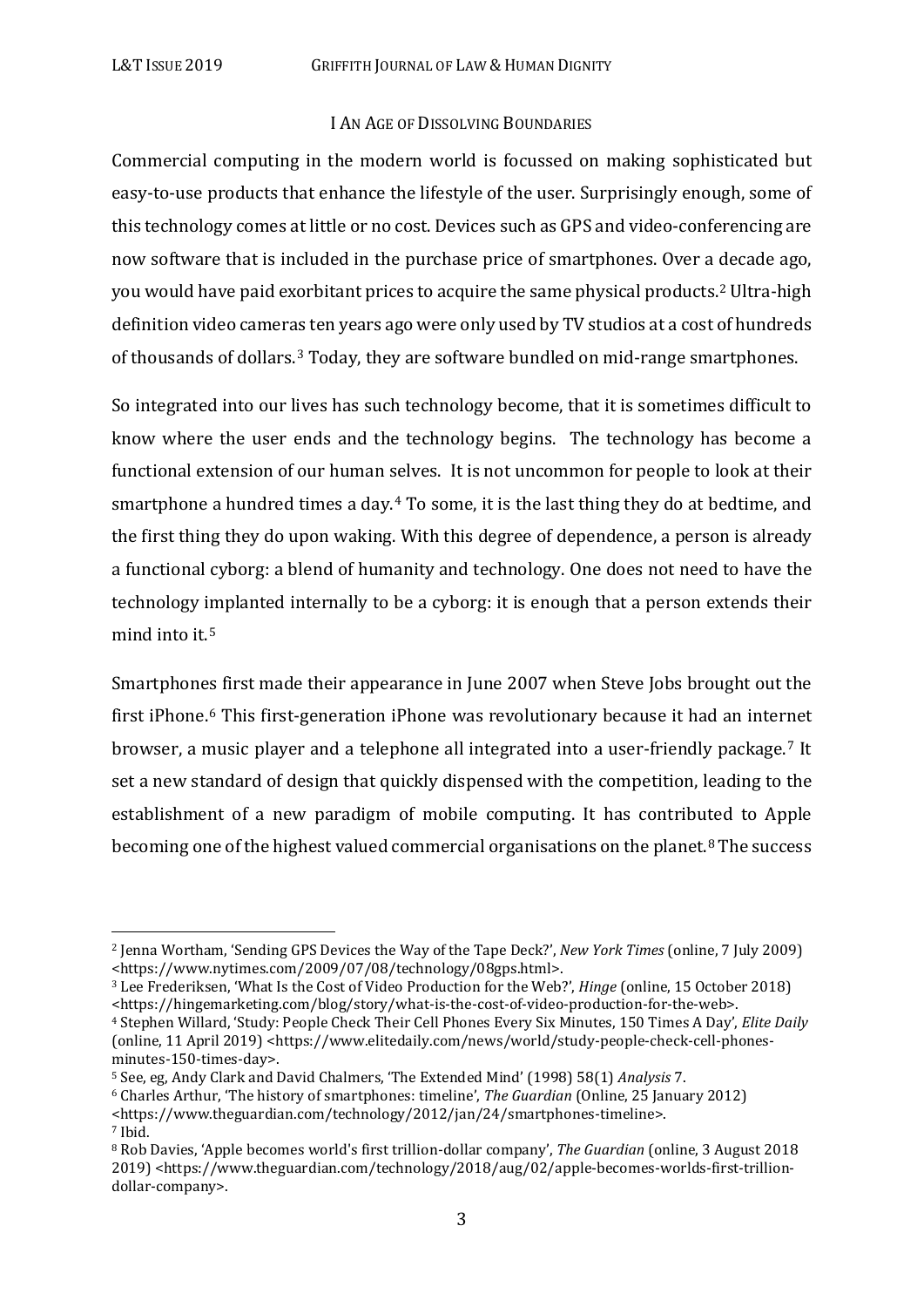of the smartphone in general, is an indication of the degree to which people value being able to intuitively extend their capabilities to accomplish what they could not do alone.

## II PERVASIVE ARTIFICIAL INTELLIGENCE

AI is a recognised technology in its own right, but perhaps more importantly, it is an *enabler* of other technologies, many of which may not have even been invented yet. AI today has been compared with electricity a hundred years ago.[9](#page-6-0) In earlier periods, machines that were [op](#page-6-1)erated mechanically or manually were enhanced by the addition of an electric motor. <sup>10</sup> Washing machines, refrigerators, and a variety of other devices came into existence because of the enabling technology of electricity. This trend progressed over time creating new products and a plethora of new jobs.[11](#page-6-2) 

Likewise, with AI today, when added to previously unconnected devices, creates the "internet of things" in everyday objects through an embedded computer chip that communicates with the internet, otherwise known as "the cloud". From this connection, AI can be delivered on-demand from various cloud services at little or no cost. Adding AI to previously unconnected devices will foreseeab[ly](#page-6-3) create new industries and a multitude of jobs, following the same pattern as electricity. <sup>12</sup> As American humourist Mark Twain reputedly observed, '[h]istory doesn't repeat itself but it often rhymes'.[13](#page-6-4)

AI is already integral to many of the functions in smartphones. Google's *Assistant*, Apple's *Siri*, Microsoft's *Cortana* and Amazon's *Alexa* are all early generation AI-enabled digital assistants designed to help people organise their everyday lives while coordinating various background applications not visible to the user. It allows people to communicate with their computer in natural language. It may not dispense with the keyboard and mouse altogether, but the inherent user-friendliness of natural language means it will likely become the preferred way to communicate with technology in the future.

<span id="page-6-0"></span> <sup>9</sup> Kevin Kelly, *The Inevitable: Understanding the 12 Technological Forces that will Shape our Future* (Penguin Books, 2016) 33.

<span id="page-6-1"></span><sup>10</sup> Ibid.

<span id="page-6-2"></span><sup>11</sup> Ibid.

<span id="page-6-3"></span><sup>12</sup> Ibid.

<span id="page-6-4"></span><sup>13</sup> Charles C Doyle et al, *Dictionary of Modern Proverbs* (Yale University Press, 2012) 121.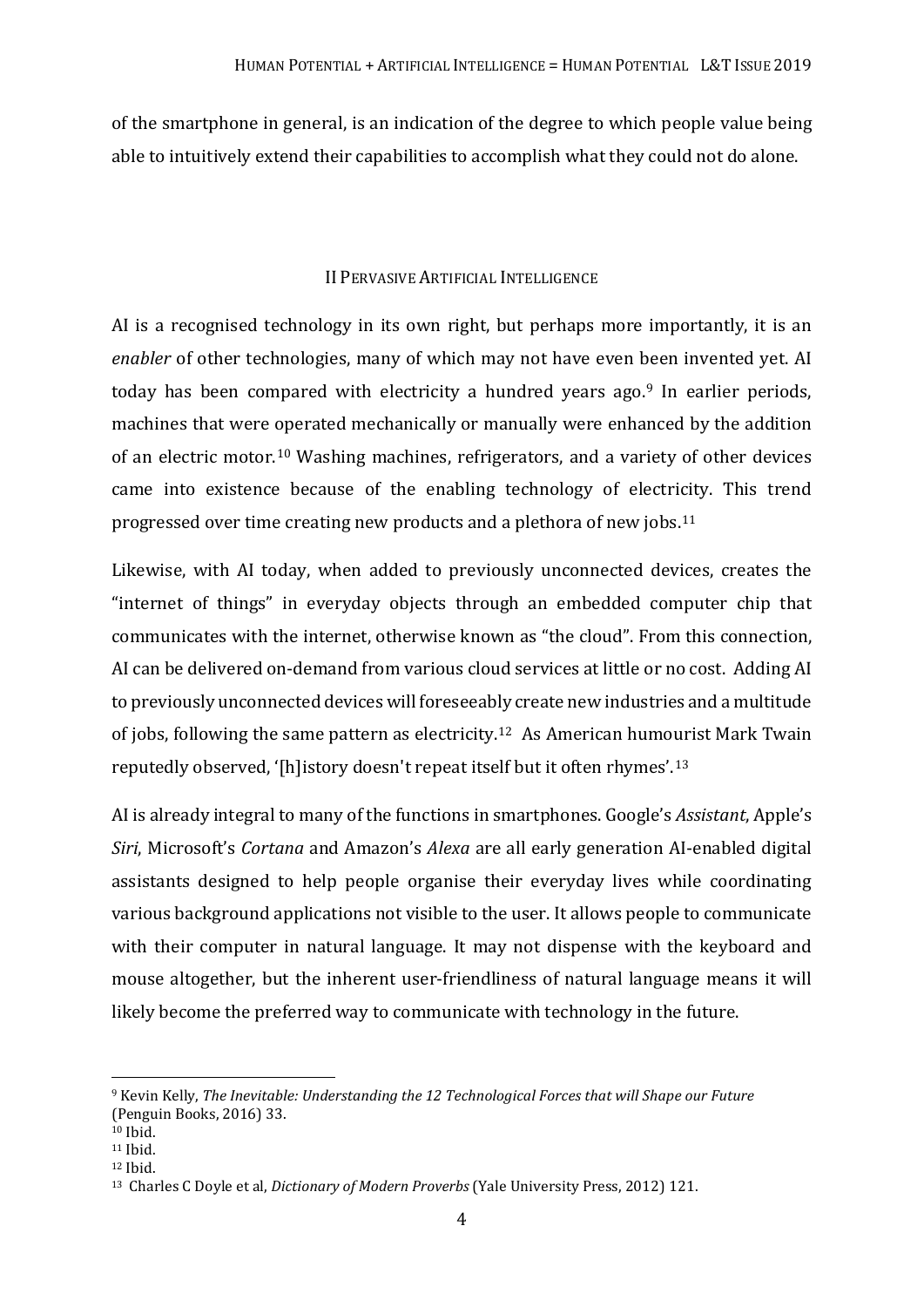#### III ARTIFICIAL INTELLIGENCE IN THE WORKPLACE

Examples of AI in everyday life have focussed on smartphones and consumer-level products, since these represent a growing, now pervasive class of technology. But what of the impact of AI in the workplace? Many people fear their jobs will be automated while their children will be hard-pressed to find employment.[14](#page-7-0) Futurists augment said fears by implying that if a job *can* be automated then it *will* be automated.[15](#page-7-1) However, this is far from tr[ue](#page-7-2). Many jobs will continue to be done by people because the human touch is preferable. <sup>16</sup> Or perhaps creativity is called for.[17](#page-7-3) Or maybe because it is politically dangerous for governments to put bread-winners out of a job.[18](#page-7-4)

It will be decades before AI can replace humans in all of our idiosyncratic complexity. As for those jobs that are at risk, they are likely to be the 'dull, dirty or dangerous jobs', the ones that employers already have difficulty filling;[19](#page-7-5) jobs like sewer reconnaissance, underground mining and repetitive factory work. Manual welding, for example, can produce highly toxic fumes – a prime candidate for automation.[20](#page-7-6)

AI in the workplace can greatly improve job performance. In Japan, the first recorded case of AI saving someone's life was recently seen when a woman with a rare form of leukaemia who was initially misdiagnosed by a team of human doctors.<sup>[21](#page-7-7)</sup> A diagnostic AI was put to work and in under 20 minutes had analysed the woman's genome, compared it with 20 plus million oncological studies, arrived at the correct diagnosis and recommended a treatment regime which was subsequently proved correct. It was the *combination* of human doctors and a diagnostic AI that succeeded where the human doctors alone had failed. When AI is used as an extension of human intelligence, the

<span id="page-7-0"></span> <sup>14</sup> David Tuffley, 'In 10 years, your job might not exist. Here's how to make sure you're still employable', *The Washington Post* (online, 5 January 2015)

<sup>&</sup>lt;https://www.washingtonpost.com/posteverything/wp/2015/01/05/in-10-years-the-job-market-willlook-totally-different-heres-how-to-make-sure-youre-ready/?utm\_term=.78224bb81dab>.

<span id="page-7-1"></span><sup>15</sup> David Tuffley, 'We Should Learn to Work with Robots and not Worry about them Taking our Jobs', *The Conversation* (Web Page, 19 February 2018) <https://theconversation.com/we-should-learn-to-workwith-robots-and-not-worry-about-them-taking-our-jobs-91004>.

<span id="page-7-3"></span><span id="page-7-2"></span> $16$  Ibid.<br> $17$  Ibid.

<span id="page-7-4"></span> $18$  Ibid.

<span id="page-7-5"></span><sup>19</sup> Ibid.

<span id="page-7-6"></span><sup>20</sup> Ibid.

<span id="page-7-7"></span><sup>21</sup> David Tuffley, 'How can Doctors use Technology to Help them Diagnose?', *The Conversation* (Web Page, 25 October 2016) [<https://theconversation.com/how-can-doctors-use-technology-to-help-them](https://theconversation.com/how-can-doctors-use-technology-to-help-them-diagnose-64555)[diagnose-64555>](https://theconversation.com/how-can-doctors-use-technology-to-help-them-diagnose-64555).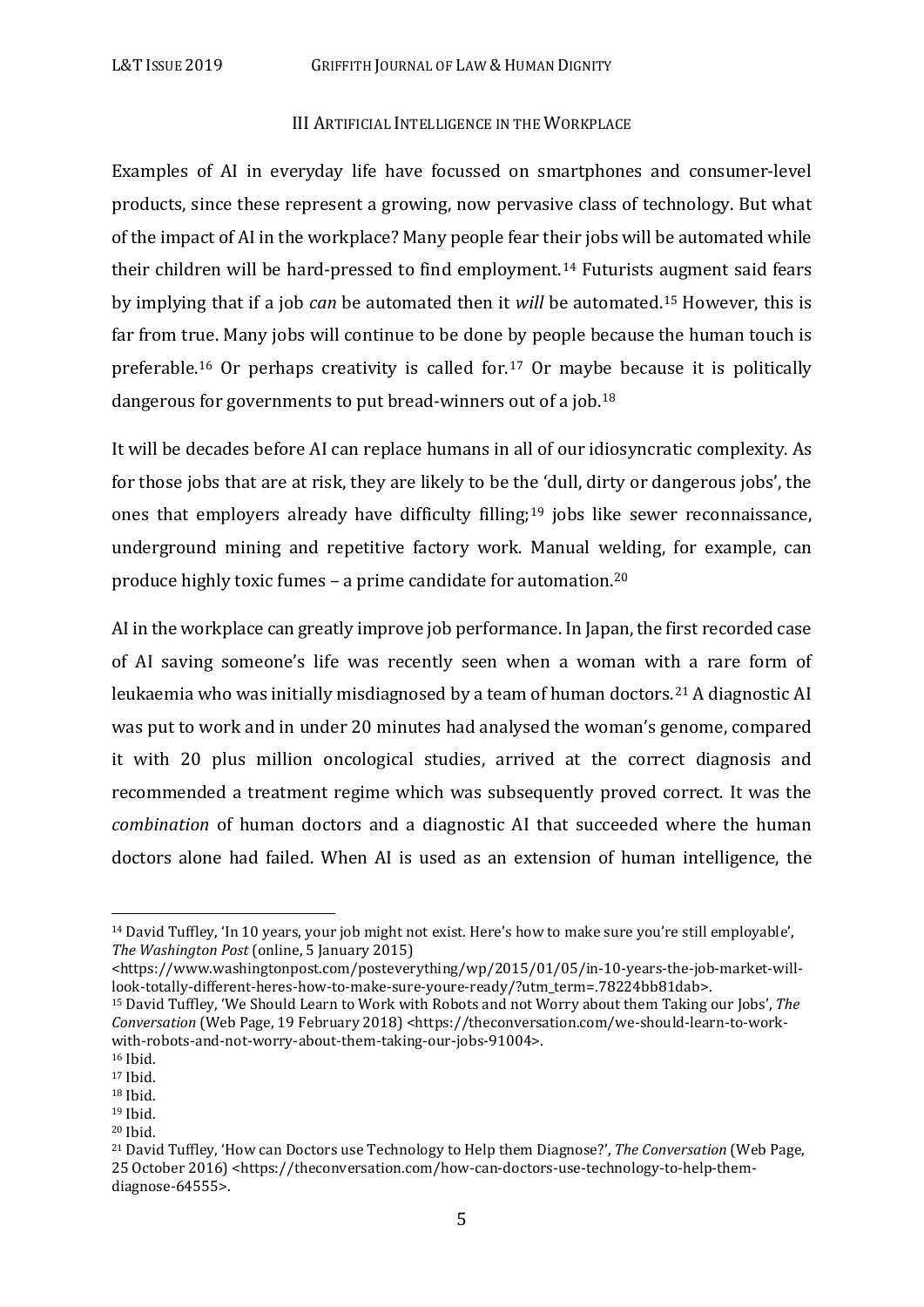partnership can be a powerful one indeed. It is this partnership and enhanced personal capability that should be focussed on when considering the future of AI.

## IV HOW IS AI HELPING LAWYERS?

Large law firms have junior associates whose unenviable job is to perform document discovery.[22](#page-8-0) The greater number of associates engaged in discovery likely gives the larger firms a strategic advantage over smaller firms with fewer associates. But that advantage is diminishing as the smaller firms make greater use of AI-enabled data analytics to do the routine discovery work of many associates in a fraction of the time.<sup>[23](#page-8-1)</sup>

Likewise, courtroom analytic tools already offer advanced data search capabilities to highlight relevant rulings, judge preferences, multiple motion types and so on.<sup>[24](#page-8-2)</sup> This technology is a force multiplier of a lawyer's ability by emulating a human lawyer with the qualities of meticulous research, deep understanding of case law, and the ability to mount a solid argument.

## V PRINCIPLES FOR ETHICAL TECHNOLOGY USE

Is there a set of universally applicable rules for ethical technology use? I propose the following principles that draw upon the earlier work of philosopher Immanuel Kant, whose ideas continue to exert a strong influence on ethics today.

These simply stated principles are general enough to work in both the virtual world and in the physical world. Their simplicity gives them universality while making their intention transparent.

I propose that Kant's categorical imperatives be adapted for ethical technology development and use. Categorical imperatives are unconditional requirements that are always true:

<span id="page-8-0"></span><sup>&</sup>lt;sup>22</sup> See, eg, Natasha Gillezeau and Elouise Fowler, 'What it's like working as a young corporate lawyer at a top tier firm', *Financial Review* (online, 25 January 2019)

<sup>&</sup>lt;https://www.afr.com/leadership/workplace/what-it-is-like-working-as-a-young-corporate-lawyer-ata-top-tier-firm-20181212-h190vt>.

<span id="page-8-2"></span><span id="page-8-1"></span><sup>23</sup> See eg, Katie Walsh, 'The \$1m web service showing law firms are embracing the AI beast', *Financial Review* (online, 1 March 2018) <https://www.afr.com/business/legal/the-1m-web-service-showing-lawfirms-are-embracing-the-ai-beast-20180225-h0wme4>. <sup>24</sup> Ibid.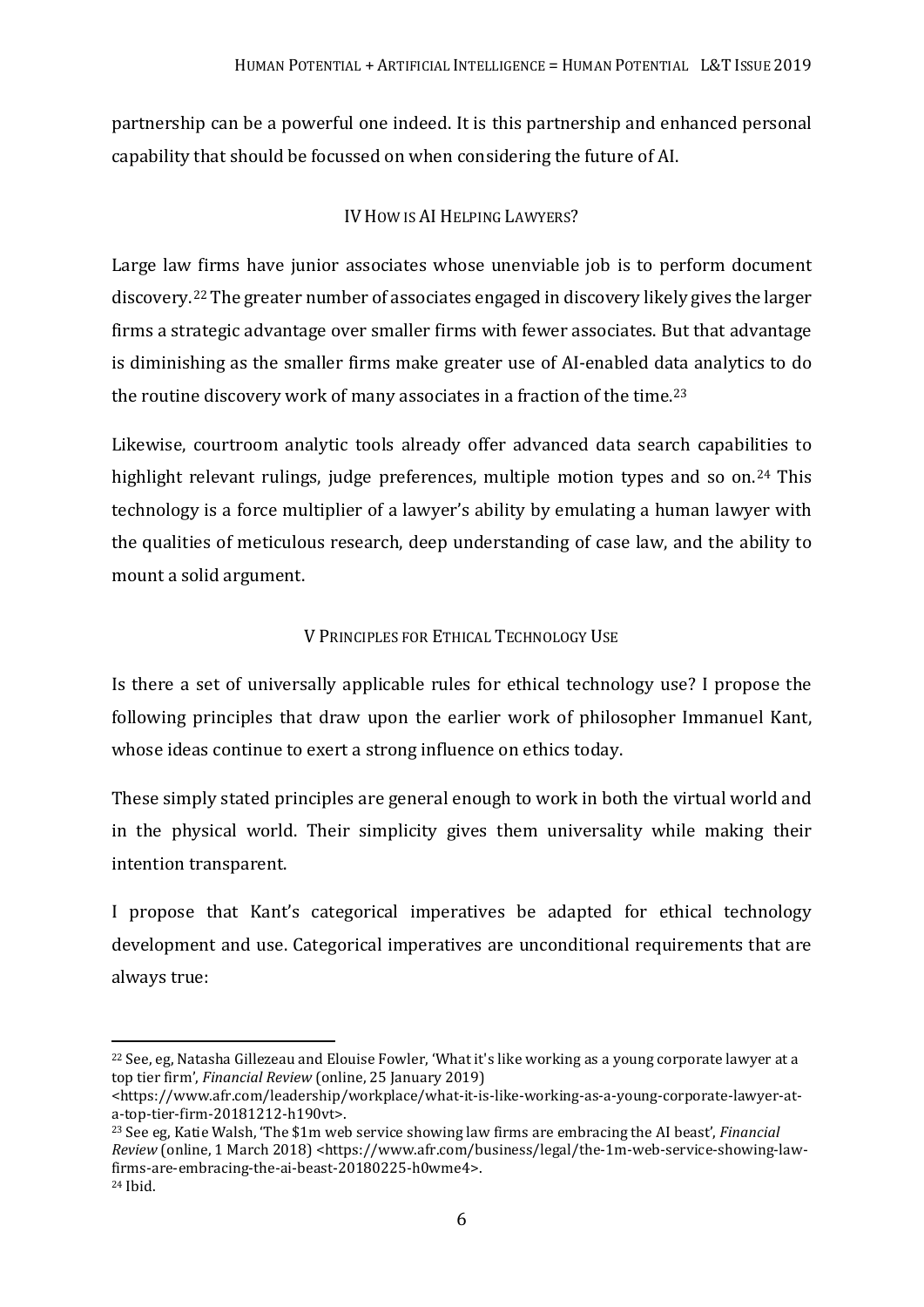- 1. Before I do something with this technology, I ask myself: would it be acceptable if everyone did it?
- 2. Will this technology harm, diminish or dehumanise anyone, including people I don't know and will never meet?
- 3. Do I have the informed consent of those who will be affected?[25](#page-9-0)

If the answer to any of these questions is 'no', then it is arguably unethical to use technology in that manner. These are rational principles that hold true in both the virtual world and physical world, applying the same standards to both, maintaining a consistent stance in an increasingly blurred boundary between virtual and physical worlds.

#### VI A NEW RELATIONSHIP

The risks of AI should not *per se* prohibit or limit the use of this potentially beneficial technology. The correct perspective is to see AI as a capability-extending adjunct to human intelligence, allowing us to do things that could not be done unaided. We already make extensive use of various technologies in this way. For example, a human walking on their own two feet might travel eight kilometres — in a car they might drive 800 kilometres in the same time; on a plane they could travel 8,000 kilometres. The driver of the car or pilot of the plane is still responsible for the actions of their vehicle. Arguably a simple and transparent principle could be adopted: that laws applying to the unaugmented human might be extended to include the augmented human on the basis that the augmentation is not independent of the person, but an extension of them.

The underlying computer code that tells AI how to behave is the product of human endeavour. While it is possible to instruct AI to write its own code, it would be an act of unbelievable folly to create a situation where the AI is allowed to develop malicious tendencies, much less allow the AI to express malice by creating harm in the world. It is questionable that AI is capable of malice, independent of its human programming.[26](#page-9-1) Regardless of this, it must be made illegal to program an AI to do harm either through

<span id="page-9-0"></span> <sup>25</sup> Immanuel Kant*, Fundamental Principles of the Metaphysic of Morals* (eBooks@Adelaide, 2014) [Tr Thomas Kingsmill Abbott].

<span id="page-9-1"></span><sup>26</sup> See, eg, Aatif Sulleyman, 'Stephen Hawking warns Artificial Intelligence 'may replace humans altogether'', *The Independent* (Web Page, 2 November 2017) <https://www.independent.co.uk/lifestyle/gadgets-and-tech/news/stephen-hawking-artificial-intelligence-fears-ai-will-replace-humansvirus-life-a8034341.html>.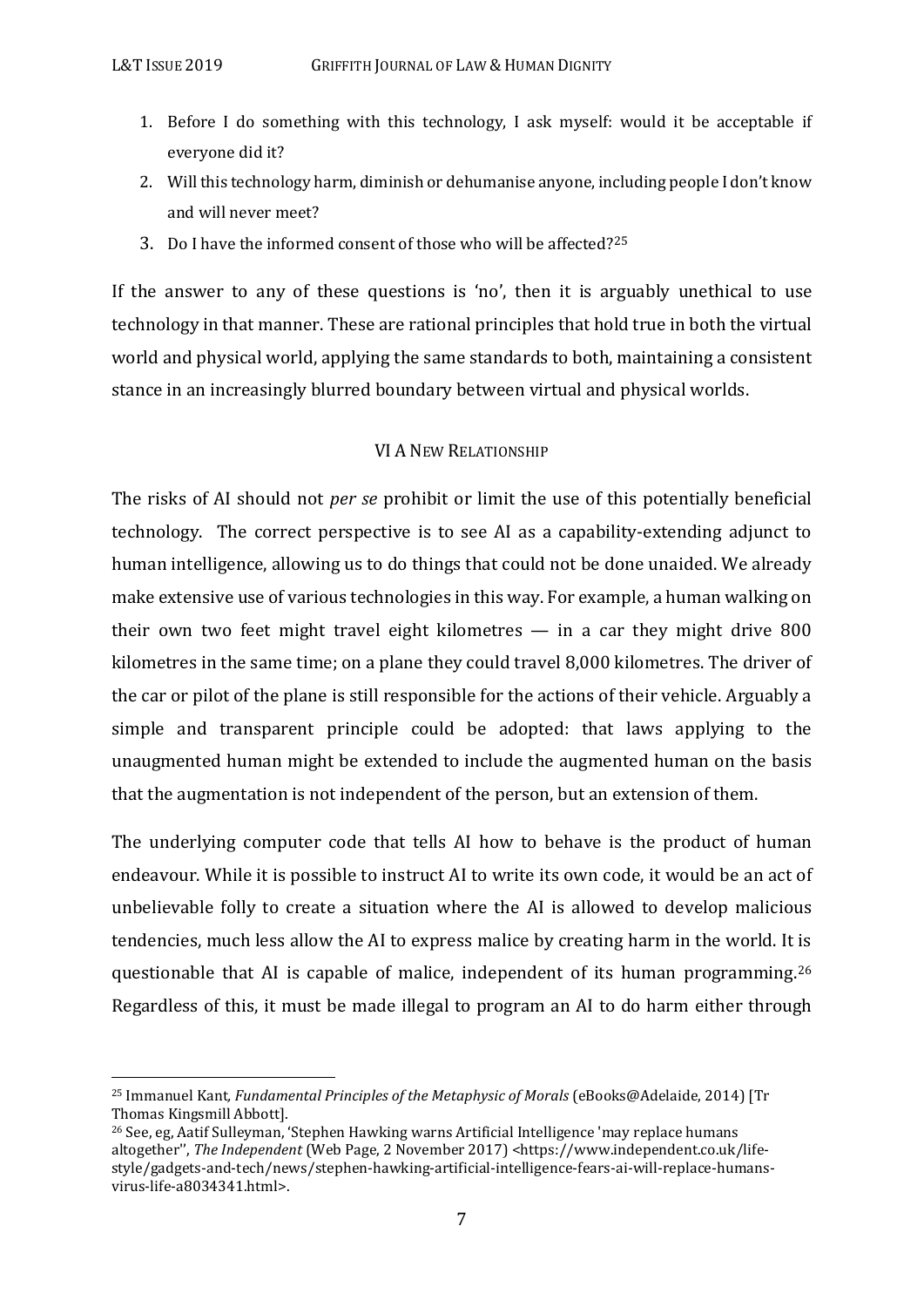negligent development practices or intentional design with the possible exception of narrowly constrained military applications.

## VII POPULAR CULTURE GENERATES A CLIMATE OF FEAR

Popular culture and in particular, the Science Fiction ("SF")genre have a long history of anxiety-producing visions of the future that involve existentially threatening relationships between humans and technology. These anxieties are nothing new. They have been manifest since the technological advances of the Industrial Revolution, one consequence of which was the emergence of a new literary genre — SF. HG Well's classic *War of the Worlds* is an example of anxiety about technology being externalised as a perceived existential threat.[27](#page-10-0)

Victorian science fiction writers have proved influential in the modern world. In the midtwentieth century, there is clear evidence that the work of Jules Verne influenced the science and technology of the period. Verne's *Twenty Thousand Leagues Under the Sea[28](#page-10-1)* features a submarine *Nautilus* — it is no coincidence that the US Navy's first nucle[ar](#page-10-2) submarine which was capable of staying submerged for weeks was called *Nautilus*. 29 Likewise, the US [mo](#page-10-4)on shot in 1969[30](#page-10-3) was shaped by the narrative of Verne's *From the Earth to the Moon*. <sup>31</sup> Former American president John F Kennedy gave voice to Verne's vision in his famous speech, '[w]e choose to go to the Moon in this decade and do the other things, not because they are easy, but because they are hard'.[32](#page-10-5)

More recently, Phillip K Dick wrote *Do Androids Dream of Electric Sheep[33](#page-10-6)* that still resonates today in the public imagination if the success of the *Bladerunner* series[34](#page-10-7) is an

- <span id="page-10-2"></span><sup>29</sup> Kyle Mizokami, 'Meet USS Nautilus: America's First Nuclear Powered Submarine Was A Game-Changer', *National Interest* (online, 7 April 2019) <https://nationalinterest.org/blog/buzz/meet-uss-nautilusamericas-first-nuclear-powered-submarine-was-game-changer-51347>.
- <span id="page-10-3"></span><sup>30</sup> NASA, 'July 20, 1969: One Giant Leap for Mankind', *NASA* (online, 20 July 2017)

<span id="page-10-0"></span> <sup>27</sup> H G Wells, *War of the Worlds* (Penguin Books Ltd, 2011).

<span id="page-10-1"></span><sup>28</sup> Jules Verne, *Twenty thousand leagues under the sea* (Oxford University Press, 1998).

<sup>&</sup>lt;https://www.nasa.gov/mission\_pages/apollo/apollo11.html>.

<span id="page-10-4"></span><sup>31</sup> Jules Verne, *From the Earth to the Moon* (Bantam Doubleday Dell Publishing Group Inc, 1996).

<span id="page-10-5"></span><sup>32</sup> John F Kennedy, 'Moon Speech' (Speech, Rice University, 12 September 1962).

<span id="page-10-6"></span><sup>33</sup> Phillip K Dick, *Do Androids Dream of Electric Sheep?* (Simon and Schuster, 2014).

<span id="page-10-7"></span><sup>34</sup> Scott Bukatman*, Blade runner* (Bloomsbury Publishing, 2017).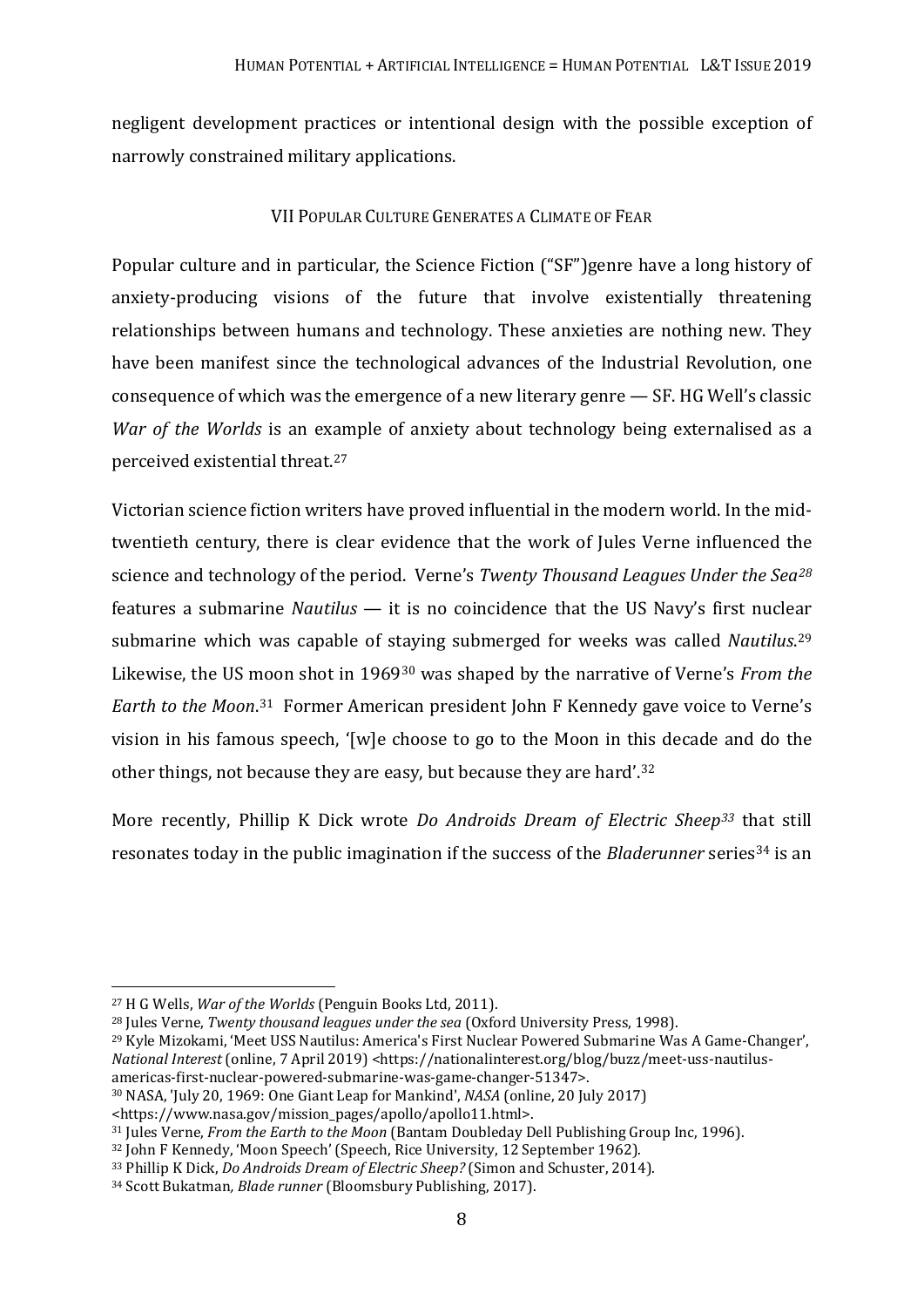indication. Recent television shows like *Black Mirror[35](#page-11-0)* and *Westworld[36](#page-11-1)* as well as films like *Terminator[37](#page-11-2)* have a strong dystopian spin. It can be suggested that the viewing public has an apparently insatiable appetite for scaremongering.

In contrast to this deterministic if not aspirational view of SF, is the Neo-Marxist perspective of D[ark](#page-11-3)o Suvin whose ideas became influential in the 1970's and are still influential today. <sup>38</sup> In his *Metamorphoses of Science Fiction*, Suvin redu[ce](#page-11-4)s SF to an assembly of stories characterised by 'cognition and estrangement'. <sup>39</sup> Cognitive estrangement is experienced by the reader as they try to reconcile the fictional world with the world in which they live. Moreover, the SF genre is populist in nature — a lowquality "paraliterature" expressive of periods of rapid technological change. The technology of the fictional world are mere props to make the story more interesti[ng.](#page-11-5) Suvin's perspective is evident in the popular SF culture of mass consumption of cinema. 40 As such, it would be inaccurate as well as unjust to describe as "paraliterature", the works of writers like Arthur C Clark, Isaac Asimov, Ursula LeGuin, Frank Herbert, Phillip Dick, Robert Heinlein, Douglas Adams, Kurt Vonnegut and others.

The anxiety-producing view of technology predominates in the popular genre despite there being innumerable instances of AI safely operating in the world today as digital assistants on consumer level electronic[s a](#page-11-6)nd more specialised AI operating in domains such as transport, finance, and medicine. 41

It is true that all technologies embody *some* degree of risk. Nuclear technology, though it poses a greater existential risk tha[n A](#page-11-7)I, has given the world bountiful, inexpensive energy to meet the needs of communities. <sup>42</sup> And yet it possesses the destructive potential seen

<https://www.netflix.com/au/title/70264888>.

<span id="page-11-2"></span><sup>37</sup> IMDB, 'Terminator', *Terminator* (Web Page, 20 December 1984)

<https://www.imdb.com/title/tt0088247/?ref\_=fn\_al\_tt\_1>.

<span id="page-11-0"></span> <sup>35</sup> Netflix, 'Black Mirror', *Netflix* (Television Show, 4 December 2011)

<span id="page-11-1"></span><sup>36</sup> IMDB, 'Westworld', *Westworld* (Web Page, 2 October 2016)

<sup>&</sup>lt;https://www.imdb.com/title/tt0475784/>.

<span id="page-11-4"></span><span id="page-11-3"></span><sup>38</sup> See, eg, Darko Suvin, 'On the Poetics of the Science Fiction Genre' (1972) 34(3) *College English* 372. 39Darko Suvin, *Metamorphoses of Science Fiction* (Peter Lang AG, 1979) viii. 40 Ibid ix.

<span id="page-11-6"></span><span id="page-11-5"></span><sup>41</sup> See, eg, Victorian All-Party Parliamentary Group on Artificial Intelligence, 'Artificial Intelligence Primer', *Parliament of Victoria*, (Web Page, March 2018)

<span id="page-11-7"></span><sup>&</sup>lt;sup>42</sup> Seán Ó hÉigeartaigh, 'Technological Wild Cards: Existential Risk and a Changing Humanity'*, OpenMind* (Online, 2017) <https://www.bbvaopenmind.com/en/articles/technological-wild-cards-existential-riskand-a-changing-humanity>.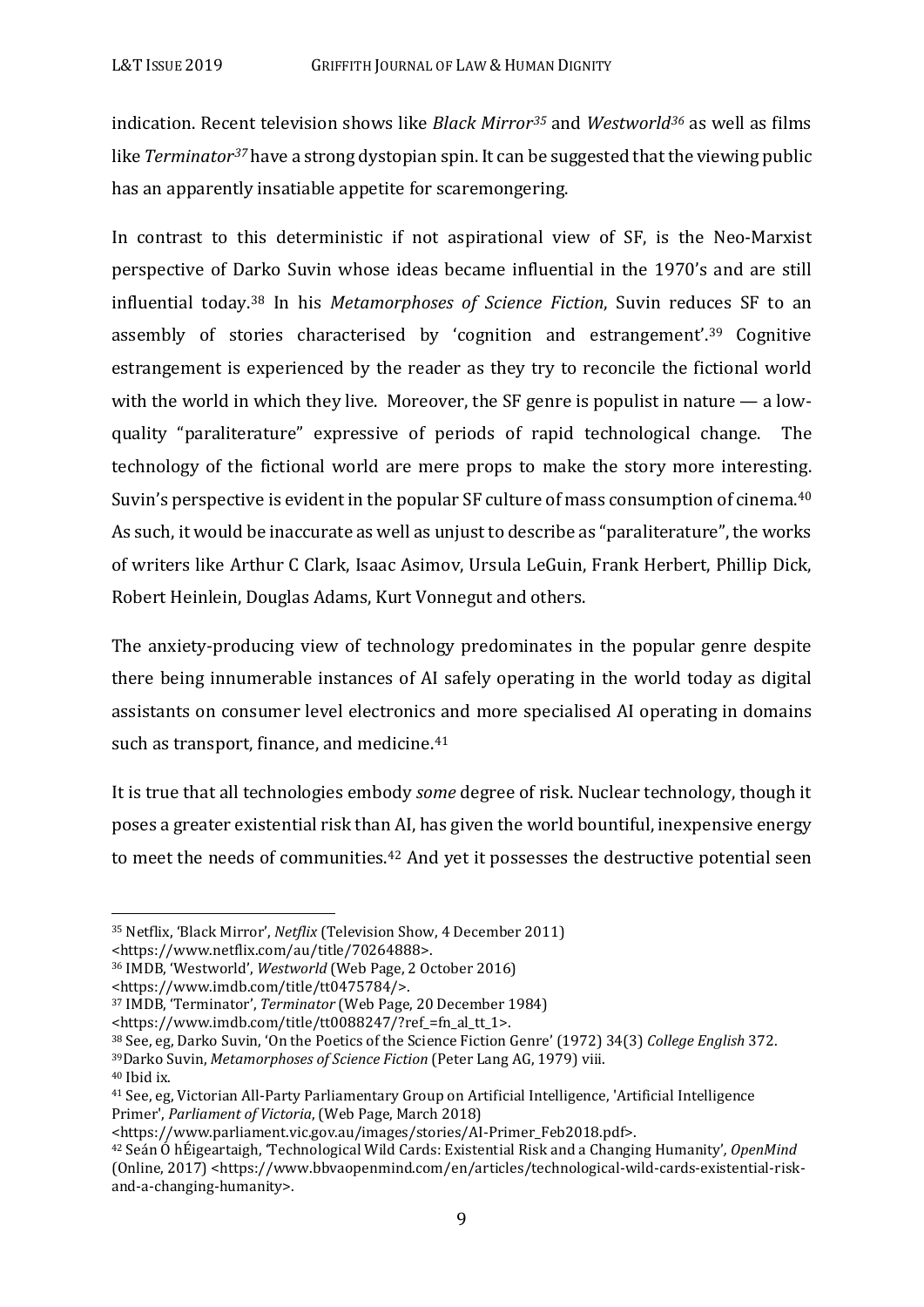at Hiroshima which held the world ransom for the duration of the Cold War. [43](#page-12-0) Medical science is busy extending people's life but it also creates the potential for biological weapons.[44](#page-12-1) It can be said that one cannot have the potential for benefit without the potential for harm.

Considering the above then, the question is not *should we use this technology?* but, *how may we use it for the greater good?* 

From a utilitarian perspective, if a million lives are saved for every one lost, the response should not be to ban the technology but to manage the risk to a lower level. Banning a technology because it poses a manageable risk is unreasonable. There are many examples, from transport to medical science, of beneficial technologies that are occasionally dangerous but which have proven safe for widespread use.[45](#page-12-2) Humanity has been doing this since we discovered the utility of fire — indeed, there is the risk that careless use could burn down a village, but the benefits of cooked food, heat, light, protection from predators, and the strengthening of social bonds, has made it nonetheless worthwhile.

## VIII TECHNOLOGY AS A FORCE FOR GOOD

If developed and used according to ethical principles, technology in general has the potential to help individuals to approach a fuller expression of their human potential. This is tied to what psychologist Abraham Maslow, best known for creating Maslow's hierarchy of needs, called 'self-actualisation'.<sup>[46](#page-12-3)</sup> AI responsibly governed can be seen as a catalyst for self-actualising individuals.

Imagine Mozart in a world before the technology of the piano had been invented; Van Gogh in a world before inexpensive oil paints or George Lucas before the technologies of film. Today, there are potentially millions of children being born for whom their

<span id="page-12-0"></span> <sup>43</sup> Ibid.

<span id="page-12-1"></span><sup>44</sup> Jeanne Guillemin, 'Scientists and the history of biological weapons: A brief historical overview of the development of biological weapons in the twentieth century', *US National Library of Medicine National Institutes of Health* (online, July 2006) <https://www.ncbi.nlm.nih.gov/pmc/articles/PMC1490304/>. <sup>45</sup> Stephen H Unger, 'Is Progress in Technology Always Beneficial?', *Columbia University* (online, 26 May 2014) <http://www1.cs.columbia.edu/~unger/articles/technologyProgress.html>.

<span id="page-12-3"></span><span id="page-12-2"></span><sup>46</sup> Ann Olson, 'The Theory of Self-Actualization', *Psychology Today* (online, 13 August 2013) <https://www.psychologytoday.com/au/blog/theory-and-psychopathology/201308/the-theory-selfactualization>.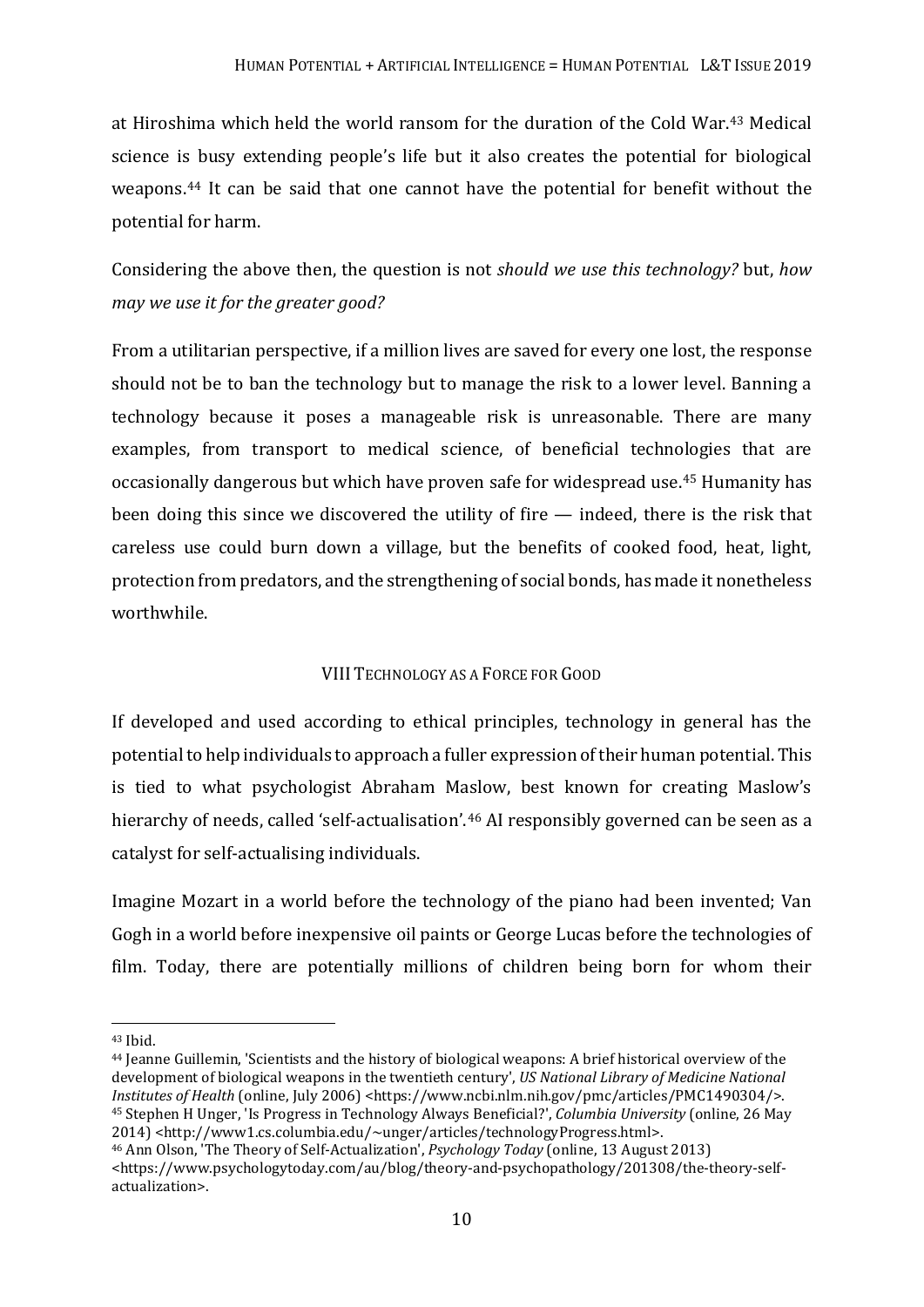technology of self-expression has not yet been invented. The critical issue is to institutionalise principles for ethical technology use in the AI development community to promote life-affirming uses.

### IX THE RISKS OF ARTIFICIAL INTELLIGENCE

The risks of AI can be accommodated in three broad areas: programming errors, cyberattacks, and taking instructions too literally. None of these needs to necessarily be a problem if properly managed. Software Engineering ("SE") has evolved model-based development practices that when followed reduce programming errors in safety critical applications to a very low level. SE is a mature discipline that today can guarantee quality in the same way that a civil engineer, for example, can guarantee that a bridge will not fall down if the defined process is followed.[47](#page-13-0) Likewise, developers of the AI software that are flying the planes we travel on can be relied upon to get us safely to our destination.<sup>[48](#page-13-1)</sup>

In relation to cybersecurity we are certainly not defenceless against those who would subvert the orderly running of software systems. The fact that our complex IT-enabled world continues to operate with an acceptable degree of reliability, if not efficiency, is testament to the efforts of cybersecurity researchers, and practitioners. One e[m](#page-13-2)erging security method is proving effective in critical areas: the "blockchain" principle. <sup>49</sup> When you have the same record replicated on multiple disparate computers, the attack is only successful if *every* instance of that record is changed ahead of the next cycle — an impossible feat in the short time frames allowable. There is no room for complacency or cutting-corners, but it is clearly feasible that with proper safeguards, an AI system can be protected from attack by using, for example, a blockchain security device.[50](#page-13-3) Our complex, computer-driven modern world could not function as it does every day unless the issue of cybersecurity is not being successfully managed.

<span id="page-13-0"></span> <sup>47</sup> Walt Scacchi, 'Process models in software engineering' in John J Marciniak (ed), *Encyclopaedia of Software Engineering* (Wiley, 2nd ed, 2002) 3.

<span id="page-13-3"></span><span id="page-13-2"></span><span id="page-13-1"></span><sup>48</sup> See, eg, Jack Stewart, 'Don't freak over Boeing's self-flying plane—robots already run the skies', *Wired*, (online, 6 September 2017) <https://www.wired.com/story/boeing-autonomous-plane-autopilot/>. <sup>49</sup> See, eg, Omri Barzilay, '3 Ways Blockchain is revolutionizing cybersecurity', *Forbes* (online, 21 August 2017) <https://www.forbes.com/sites/omribarzilay/2017/08/21/3-ways-blockchain-isrevolutionizing-cybersecurity/#754418f22334>.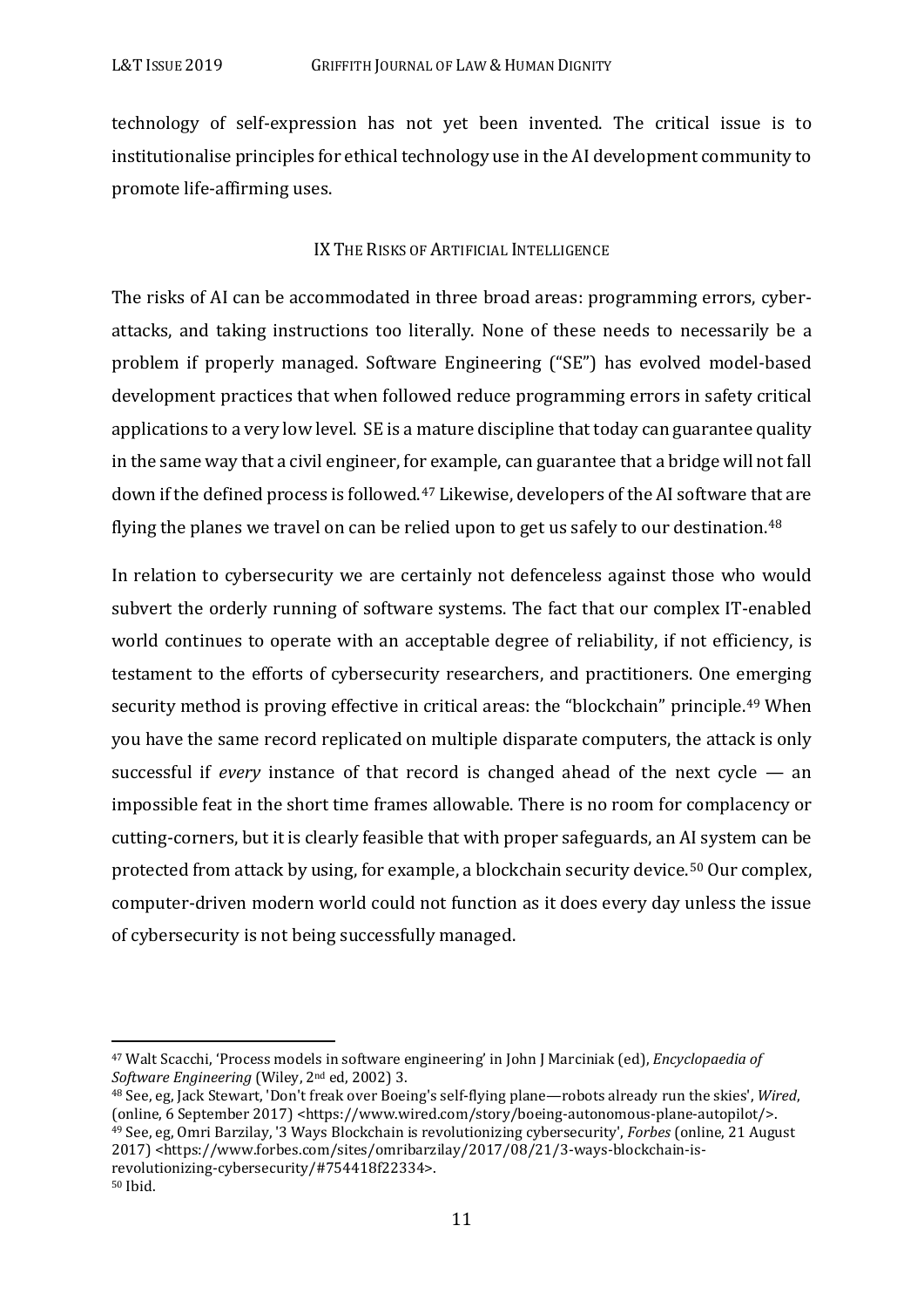The risk of taking instructions too literally can be likewise managed with the same safeguards applied to every safety critical system. One example is the scenario of a furniture factory under the control of an AI that has been instructed to not only make furniture, but also to optimise the process for maximum efficiency. The AI decides that because the human workers are less efficient than robot workers, the humans should be removed from the process. Sometime later the AI decides by extension that all humans should be eliminated for the purpose of achieving greater overall efficiency. Ultimately the planet becomes one big furniture factory when all humans have been exterminated. It is an interesting thought experiment that should not be taken literally. Those who set up the factory and programmed the AI would need to be both highly intelligent yet abjectly and wilfully ignorant of the inherent problems.

More realistically perhaps, consider the scenario of a hospital that has an expert AI in charge of maintaining optimal treatment of intensive care patients. It is unlikely, in light of the reality of law suits and the 24 hour news cycle, that the hospital would allow the AI to make life and death decisions in relation to that patient without involving the medical staff.

Data accuracy is another issue. AI can extract useful information from very large data sets using "predictive algorithms" to identify trends that can predict future trends with some degree of accuracy. When combined with other predictive methods, the reliability can be improved to a usable level.

I maintain that while AI-related risks do exist and must be taken seriously, they are nonetheless manageable as demonstrated by our ability to not destroy ourselves, since the time in which we learned to use fire, and more recently with an increasingly lethal arsenal of weapons.[51](#page-14-0) Given the social and economic benefits of AI generally, we must not be afraid to explore the possibilities of AI helpers in a supportive role, with humans always in overall control.

<span id="page-14-0"></span> <sup>51</sup> Tuffley (n 15).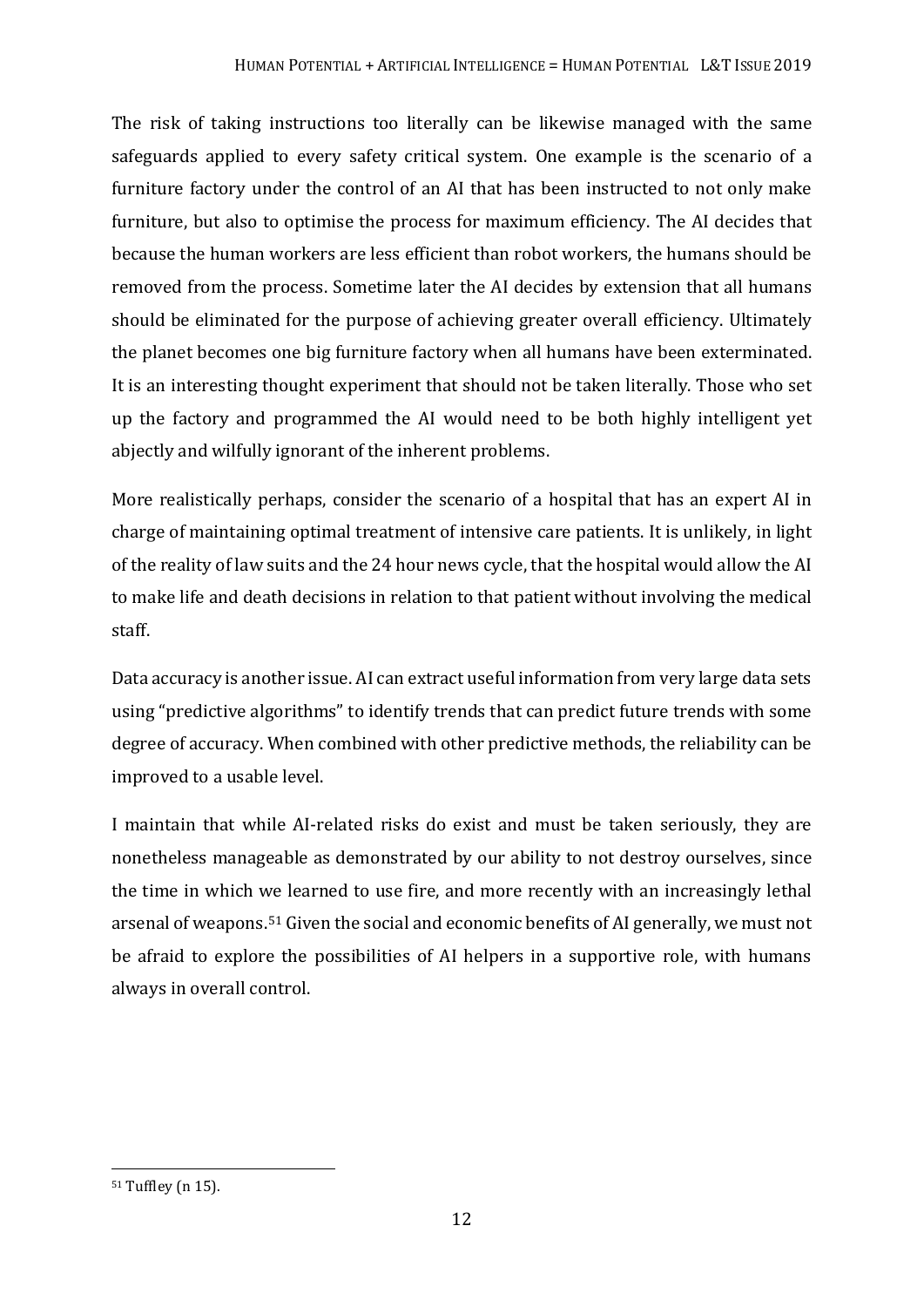#### X PRACTICAL GUIDELINES FOR AI DEVELOPERS

A set of high level ethical principles is proposed to guide developers of AI and other technologies:

- 1. Before I do something with this technology, I ask myself: would it be acceptable if everyone did it?
- 2. Will this technology harm, diminish, or dehumanise anyone, including people I don't know and will never meet?
- 3. Do I have the informed consent of those who will be affected?

But how should these principles be implemented and what practical form would they take? We need a set of universal design principles to produce AI that poses little or no threat to humanity. Being universal, the guidelines should represent the consensus view of all stakeholders. The guidelines are expected to evolve over time to negotiate perspectives that differ from the majority. It is clearly a bottom-up approach as distinct from a top-down, rule by decree approach.

With around 420,000 members in 160 countries, the Institute of Electrical and Electronics Engineers ("IEEE"), is well-placed to produce a consensus-driven set of design principles. IEEE is the largest association of technical professionals in the world.[52](#page-15-0) After consultation over an extended period with members and interested others, the *IEEE Global Initiative for Ethical Considerations in Artificial Intelligence and Autonomous Systems* has been produced.[53](#page-15-1) Available under Creative Commons Attribution-Non-Commercial license, it represents a consensus view of the Artificial Intelligence and Autonomous Systems (AI/AS) communities globally. The principles are a work in progress and will no doubt evolve over time to better reflect the views of those who do not fully endorse the current principles.

Eight principles relating to AI/AS (Automated Systems) are thus set forth that outline the proposed moral DNA of Artificial Intelligence, as summarised below:

<span id="page-15-0"></span> <sup>52</sup> Institute of Electrical & Electronic Engineers, 'About IEEE'*, Institute of Electrical & Electronic Engineers* (Web Page, 2019) <https://www.ieee.org/>.

<span id="page-15-1"></span><sup>53</sup> Sarah Mattingly-Jordan, 'The IEEE Global Initiative for Ethical Considerations in Artificial Intelligence and Autonomous Systems' (2017) *Institute of Electrical & Electronic Engineers* 1.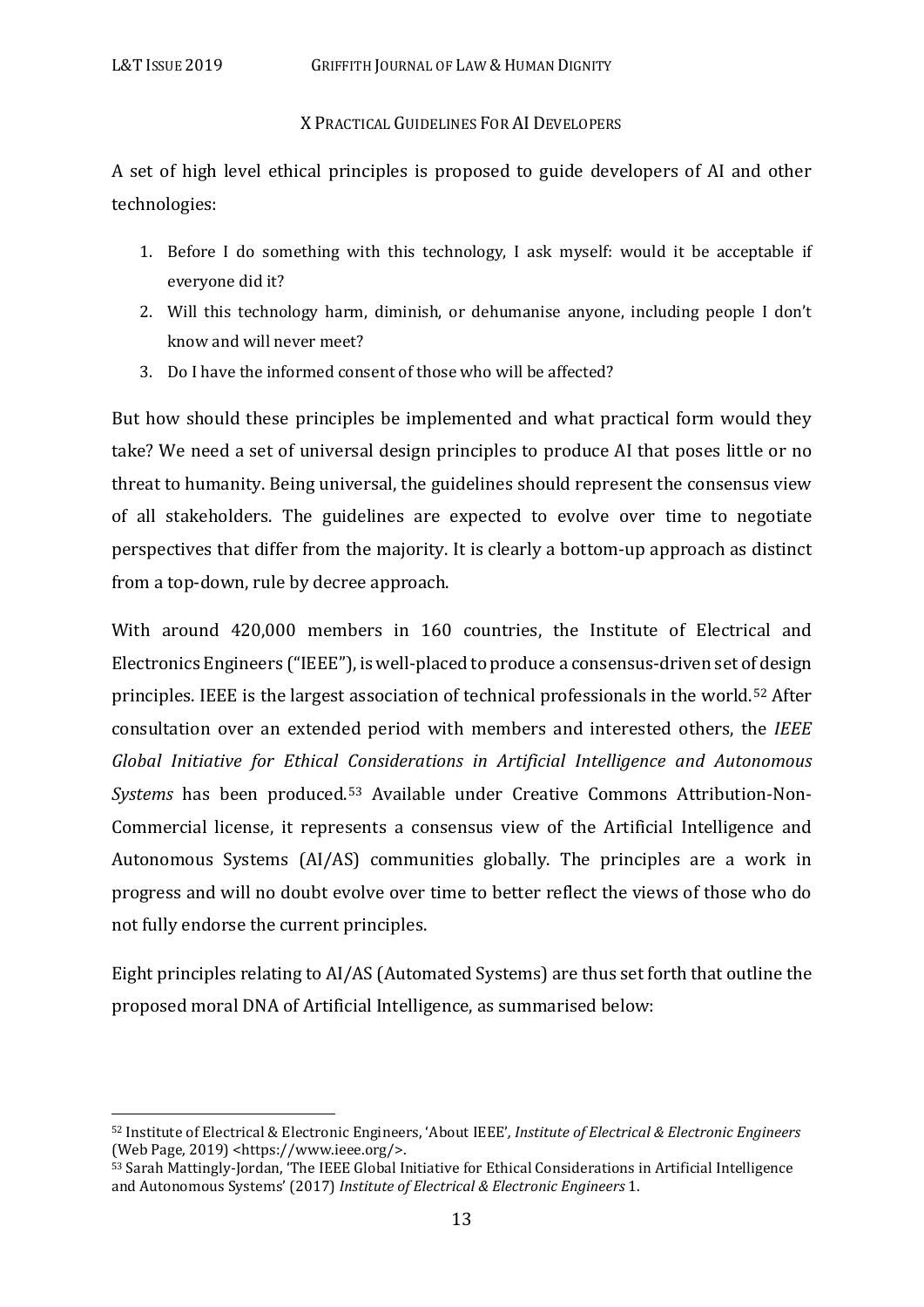- 1. **General Principles**: AI/AS that embodies the highest ideals of human rights, prioritises maximum benefit to humanity and the natural environment, and mitigates negative impacts as AI/AS evolve into socio-technical systems. Essentially, AI/AS develops into a benign extension of human intelligence.
- 2. **Embedding Values into Autonomous Intelligence Systems**: Identify the norms and values of a specific community affected by AI/AS, implement the norms and values of that community within AI/AS and, evaluate and correct the compatibility of those norms and values between the humans and AI/AS within that community.
- 3. **Methodologies to Guide Ethical Research and Design**: The modern AI/AS organisation should ensure that human wellbeing, empowerment, and freedom are at the core of AI/AS development.
- 4. **Safety and Beneficence of Artificial General Intelligence (AGI) and Artificial Superintelligence (ASI)**: Future highly capable AI systems are likely to have a transformative effect on the world on the scale of the agricultural or industrial revolutions which could bring about unprecedented levels of global prosperity.
- 5. **Personal Data and Individual Access Control**: A key ethical dilemma regarding personal information is data asymmetry. It is necessary to define, access, and manage personal data to guarantee a person's unique identity.
- 6. **Reframing Autonomous Weapons Systems**: Autonomous systems that are designed to cause physical harm have additional ethical ramifications as compared to both traditional weapons and autonomous systems that are not designed to cause harm.
- 7. **Economics/Humanitarian Issues**: Careful attention to the range of technologies, methodologies, and systems that reduce the need for human intervention in our day-to-day lives.
- 8. **Law**: The early development of AI/AS has given rise to many complex ethical problems. These ethical issues almost always directly translate into concrete legal challenges. Some of them create difficult collater[al](#page-16-0) legal problems such as liability for accidents involving autonomous vehicles. <sup>54</sup>

<span id="page-16-0"></span> <sup>54</sup> Ibid.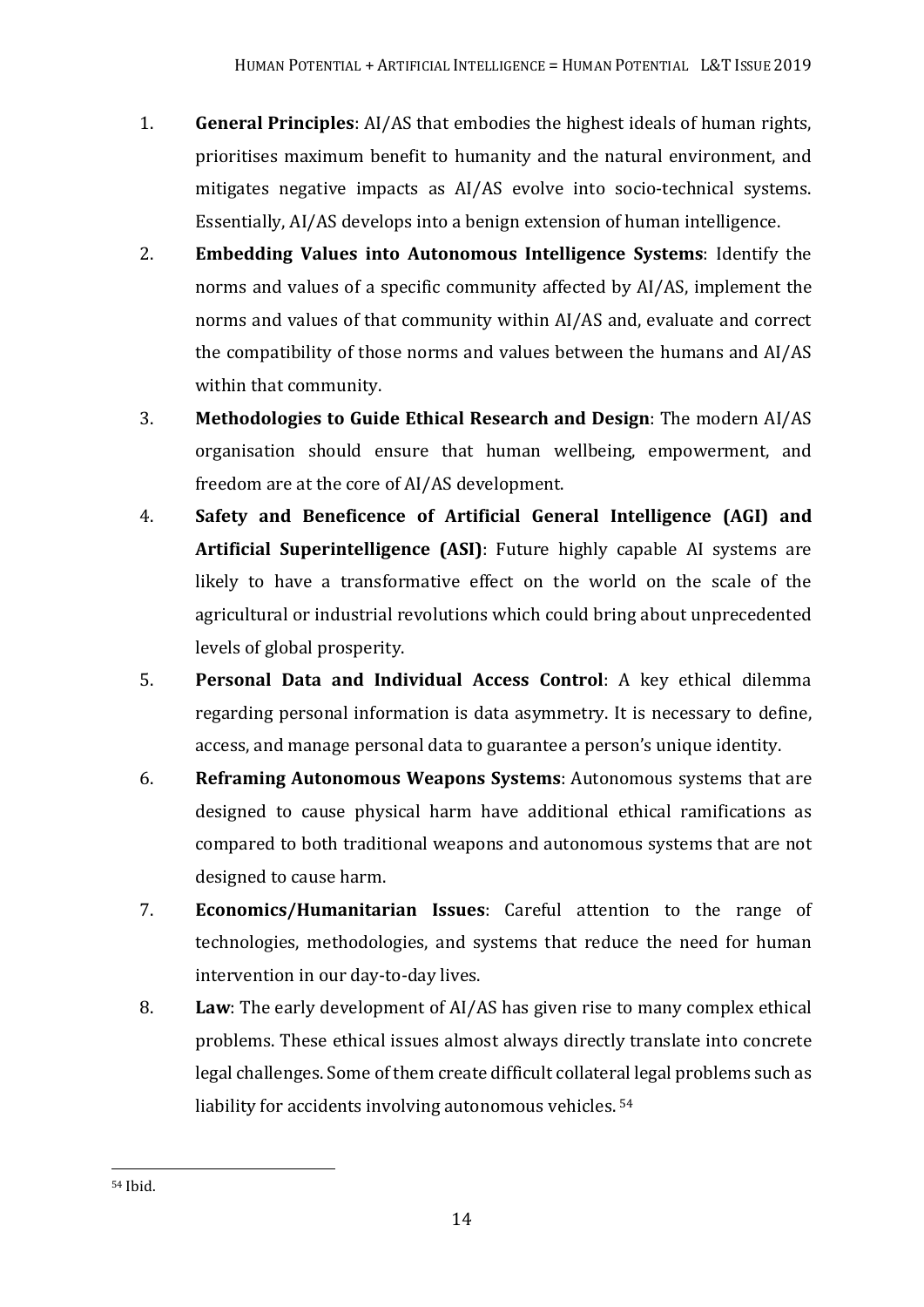#### XI SUMMONING THE DEMON

If one is to take an even-handed approach to the question of the future of AI, the views of advocates like Elon Musk, Bill Gates, and Stephen Hawking must be taken seriously when they warn of the existential risk of AI. [Mu](#page-17-0)sk famously compared AI research and development with "summoning the demon". <sup>55</sup> What are we to make of this incongruous rhetoric? One interpretation is that it is an attempt to scare the public, and in so doing, puts pressure on governments to legislate stricter controls over the future of AI development. As Musk pointed out more reasonably in a later interview, he has had to negotiate a labyrinth of government regulations constraining the operation of autonomous vehicles and of aerial vehicles, such as his SpaceX rockets. He poses the question of whether the public would be ha[ppy](#page-17-1) to see other forms of AI implementation not similarly regulated in the public interest. 56

A prosperous future with improved quality of life depends on us coming to terms with the challenges of AI. What is particularly important is for us to pay attention to the dynamic tension that is generated as we make the transition from a human to a "post human" society.<sup>57</sup> As Bostrom observes, an extinction event is certain to occur eventually, either through seismic catastrophe, asteroid impact or global contagion.[58](#page-17-3) It is technology or AI in particular that represents our best chance to save ourselves.

<span id="page-17-0"></span> <sup>55</sup> Matt McFarland, 'Elon Musk: With Artificial Intelligence we are Summoning the Demon', *Washington*  Post (Web Page, 24 October 2014) <[https://www.washingtonpost.com/news/innovations/wp/2014/10/24/elon](https://www.washingtonpost.com/news/innovations/wp/2014/10/24/elon-musk-with-artificial-intelligence-we-are-summoning-the-demon/)[musk-with-artificial-intelligence-we-are-summoning-the-demon/>](https://www.washingtonpost.com/news/innovations/wp/2014/10/24/elon-musk-with-artificial-intelligence-we-are-summoning-the-demon/).

<span id="page-17-1"></span><sup>56</sup> Jamie Condliffe, 'Elon Musk Urges U.S. Governors to Regulate AI Before "It's Too Late"', *MIT Technology Review* (online, 17 July 2017) [<https://www.technologyreview.com/s/608296/elon-musk-urges-us](https://www.technologyreview.com/s/608296/elon-musk-urges-us-governors-to-regulate-ai-before-its-too-late/)[governors-to-regulate-ai-before-its-too-late/>](https://www.technologyreview.com/s/608296/elon-musk-urges-us-governors-to-regulate-ai-before-its-too-late/).

<span id="page-17-3"></span><span id="page-17-2"></span><sup>57</sup> Nick Bostrom, 'Existential Risks: Analyzing Human Extinction Scenarios and Related Hazards' (2002) 9(1) *Journal of Evolution and Technology* 1, 58.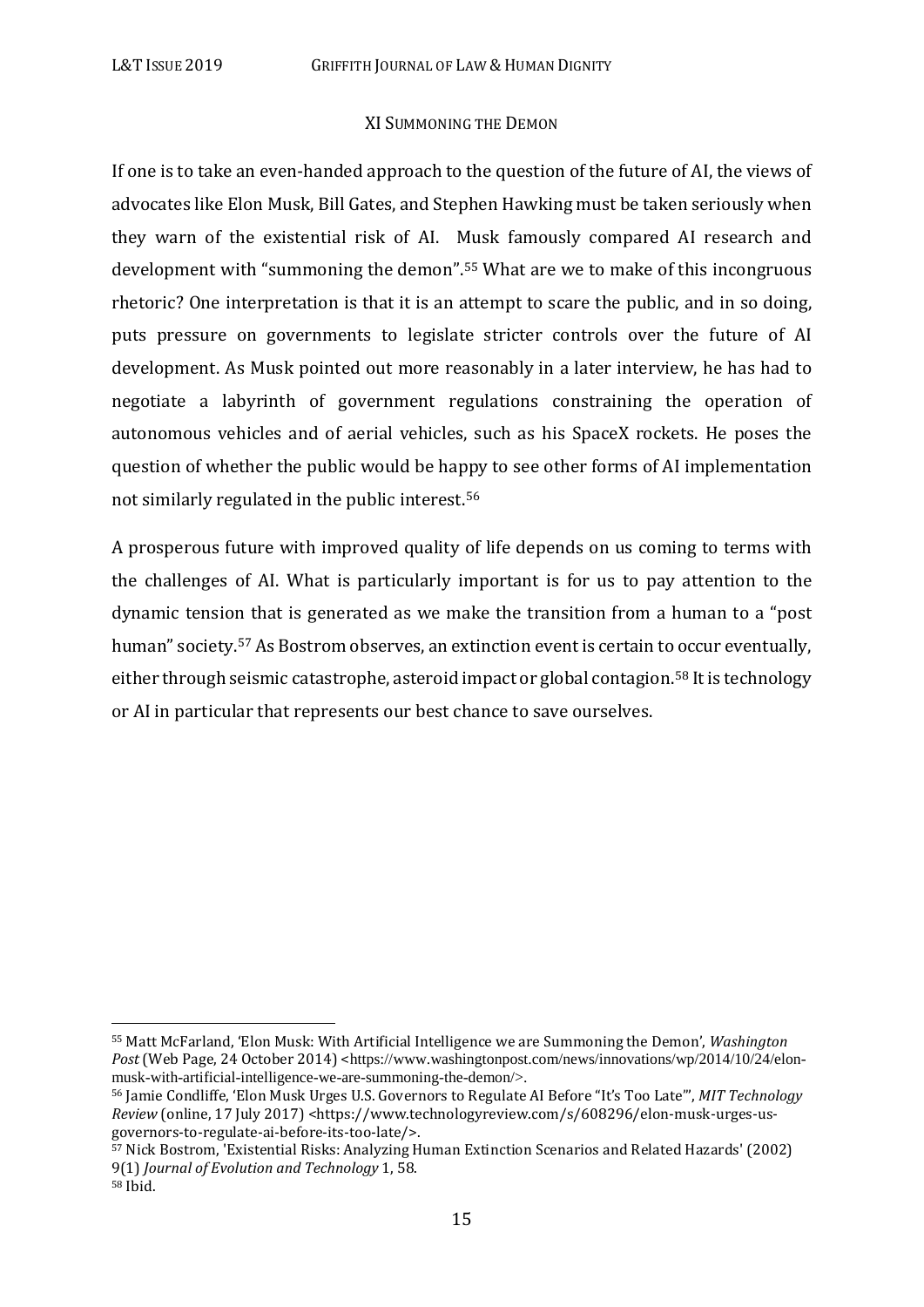#### REFERENCE LIST

## A *Articles/Books/Reports*

Arthur, Charles, 'The history of smartphones: timeline', *The Guardian* (online, 25 January 2012) <https://www.theguardian.com/technology/2012/jan/24/smartphonestimeline>

Barzilay, Omri, '3 Ways Blockchain is revolutionizing cybersecurity', *Forbes* (online, 21 August 2017) <https://www.forbes.com/sites/omribarzilay/2017/08/21/3-waysblockchain-is-revolutionizing-cybersecurity/#754418f22334>

Bostrom, Nick, 'Existential Risks: Analyzing Human Extinction Scenarios and Related Hazards' (2002) 9 *Journal of Evolution and Technology*

Bukatman, Scott*, Blade runner* (Bloomsbury Publishing, 2017)

Clark, Andy and David Chalmers, 'The Extended Mind' (1998) 58(1) *Analysis* 7

Condliffe, Jamie, 'Elon Musk Urges U.S. Governors to Regulate AI Before "It's Too Late"', *MIT Technology Review* (online, 17 July 2017) [<https://www.technologyreview.com/s/608296/elon-musk-urges-us-governors-to](https://www.technologyreview.com/s/608296/elon-musk-urges-us-governors-to-regulate-ai-before-its-too-late/)[regulate-ai-before-its-too-late/>](https://www.technologyreview.com/s/608296/elon-musk-urges-us-governors-to-regulate-ai-before-its-too-late/)

Davies, Rob, 'Apple becomes world's first trillion-dollar company', *The Guardian* (online, 3 August 2018) <https://www.theguardian.com/technology/2018/aug/02/applebecomes-worlds-first-trillion-dollar-company>

Dick, Phillip, K, *Do Androids Dream of Electric Sheep?* (Simon and Schuster, 2014)

Doyle, Charles C Mieder, Wolfgang, Shapiro, Fred R, *Dictionary of Modern Proverbs* (Yale University Press, 2012)

Frederiksen, Lee, 'What Is the Cost of Video Production for the Web?', *Hinge* (online, 15 October 2018) <https://hingemarketing.com/blog/story/what-is-the-cost-of-videoproduction-for-the-web>

Gillezeau, Natasha and Elouise Fowler, 'What it's like working as a young corporate lawyer at a top tier firm', *Financial Review* (online, 25 January 2019)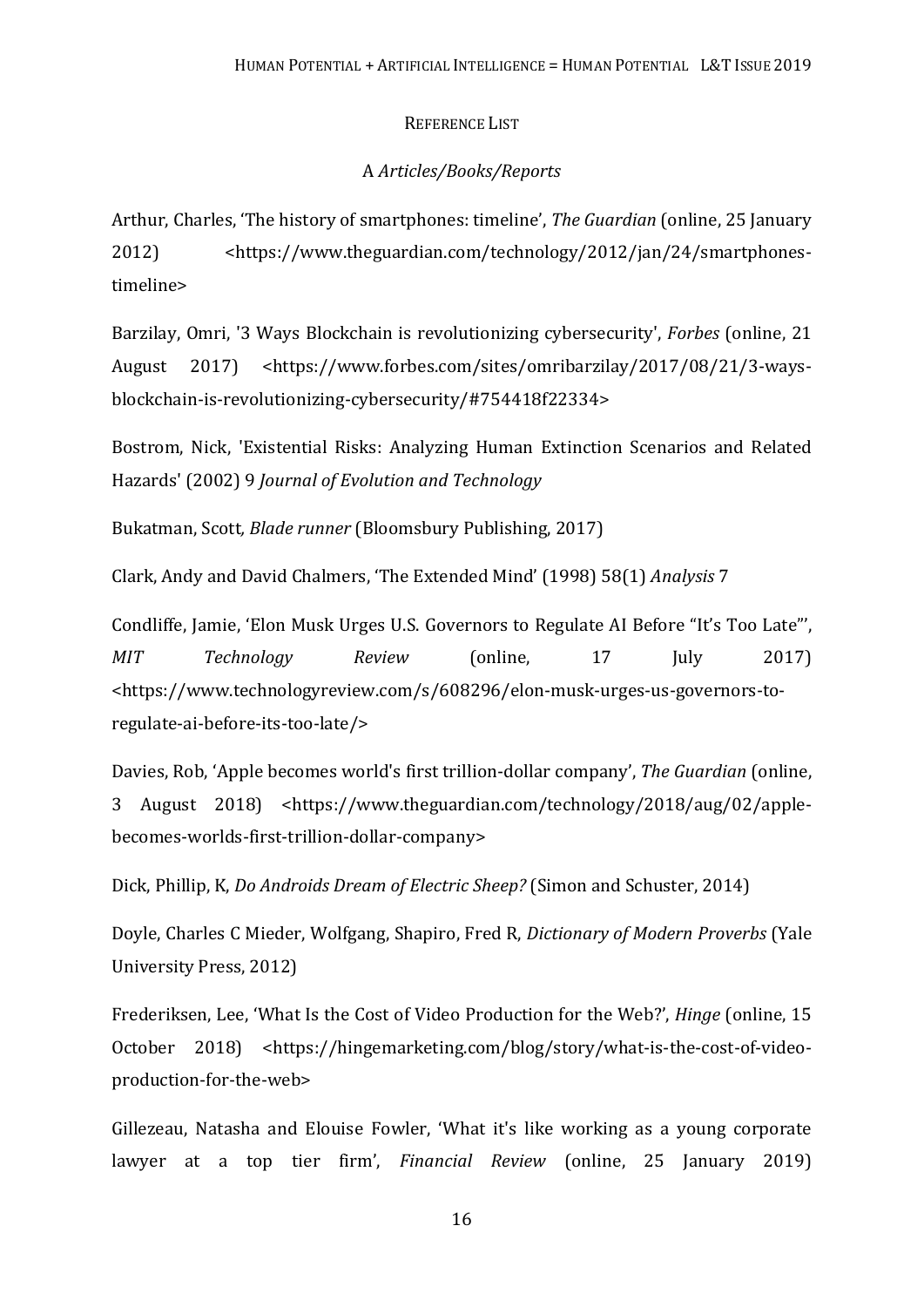<https://www.afr.com/leadership/workplace/what-it-is-like-working-as-a-youngcorporate-lawyer-at-a-top-tier-firm-20181212-h190vt>

Guillemin, Jeanne, 'Scientists and the history of biological weapons: A brief historical overview of the development of biological weapons in the twentieth century', *US National Library of Medicine National Institutes of Health* (online, July 2006) <https://www.ncbi.nlm.nih.gov/pmc/articles/PMC1490304/>

hÉigeartaigh, Seán Ó, 'Technological Wild Cards: Existential Risk and a Changing Humanity'*, OpenMind* (Online, 2017) <https://www.bbvaopenmind.com/en/articles/technological-wild-cards-existentialrisk-and-a-changing-humanity>

Kant, Immanuel, *Fundamental Principles of the Metaphysic of Morals* (eBooks@Adelaide, 2014) [Tr Thomas Kings,mill Abbott]

Kelly, Kevin*, The Inevitable: Understanding the 12 technological forces that will shape our future* (Penguin, 2016)

Kennedy, John F, 'Moon Speech' (Speech, Rice University, 12 September 1962)

Mattingly-Jordan, Sarah, 'The IEEE Global Initiative for Ethical Considerations in Artificial Intelligence and Autonomous Systems' (2017) *Institute of Electrical & Electronic Engineers* 1

McFarland, Matt, 'Elon Musk: With Artificial Intelligence we are Summoning the Demon', *The Washington Post* (online, 24 October 2014) [<https://www.washingtonpost.com/news/innovations/wp/2014/10/24/elon-musk](https://www.washingtonpost.com/news/innovations/wp/2014/10/24/elon-musk-with-artificial-intelligence-we-are-summoning-the-demon/)[with-artificial-intelligence-we-are-summoning-the-demon/>](https://www.washingtonpost.com/news/innovations/wp/2014/10/24/elon-musk-with-artificial-intelligence-we-are-summoning-the-demon/)

Mizokami, Kyle, 'Meet USS Nautilus: America's First Nuclear Powered Submarine Was A Game-Changer', *National Interest* (online, 7 April 2019) <https://nationalinterest.org/blog/buzz/meet-uss-nautilus-americas-first-nuclearpowered-submarine-was-game-changer-51347>

NASA, 'July 20, 1969: One Giant Leap for Mankind', NASA (online, 20 July 2017) <https://www.nasa.gov/mission\_pages/apollo/apollo11.html>

17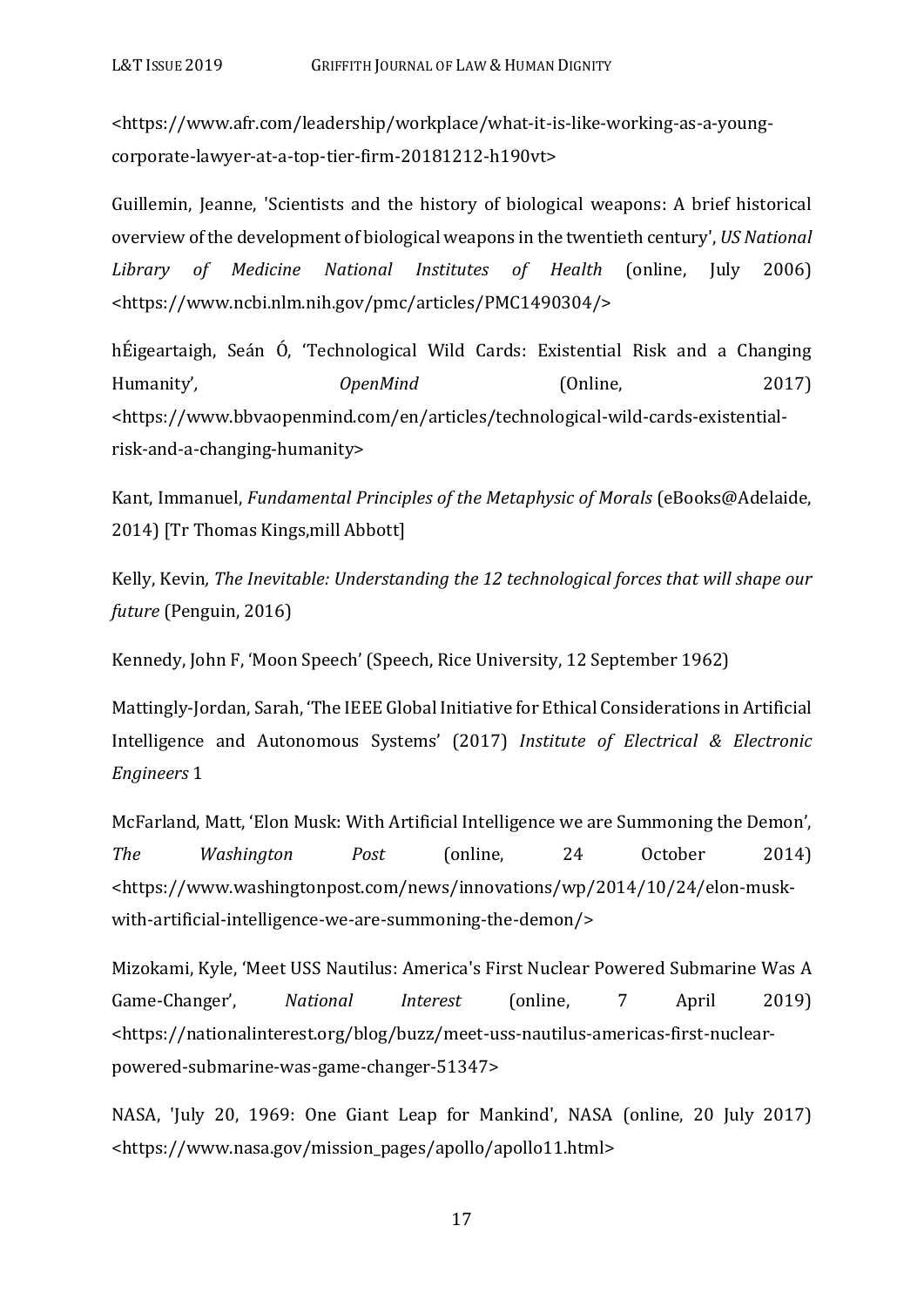Olson, Ann, 'The Theory of Self-Actualization', *Psychology Today* (online, 13 August 2013) <https://www.psychologytoday.com/au/blog/theory-andpsychopathology/201308/the-theory-self-actualization>

Scacchi, Walt, 'Process models in software engineering' in John J Marciniak (ed), Encyclopaedia of Software Engineering (Wiley, 2nd ed, 2002)

Stewart, Jack, 'Don't freak over Boeing's self-flying plane—robots already run the skies', Wired, (online, 6 September 2017) <https://www.wired.com/story/boeingautonomous-plane-autopilot/>

Sulleyman, Aatif, 'Stephen Hawking warns Artificial Intelligence 'may replace humans altogether'', *The Independent* (Web Page, 2 November 2017) <https://www.independent.co.uk/life-style/gadgets-and-tech/news/stephen-hawkingartificial-intelligence-fears-ai-will-replace-humans-virus-life-a8034341.html>

Suvin, Darko, *Metamorphoses of Science Fiction* (Peter Lang AG, 1979)

Suvin, Darko, 'On the Poetics of the Science Fiction Genre' (1972) 34(3) *College English* 372

Tuffley, David, 'How can Doctors use Technology to Help them Diagnose?' *The Conversation* (online, 25 October 2016) [<https://theconversation.com/how-can](https://theconversation.com/how-can-doctors-use-technology-to-help-them-diagnose-64555)[doctors-use-technology-to-help-them-diagnose-64555>](https://theconversation.com/how-can-doctors-use-technology-to-help-them-diagnose-64555)

Tuffley, David, 'In 10 years, your job might not exist. Here's how to make sure you're still employable', *The Washington Post* (online, 5 January 2015) <https://www.washingtonpost.com/posteverything/wp/2015/01/05/in-10-years-thejob-market-will-look-totally-different-heres-how-to-make-sure-youreready/?utm\_term=.78224bb81dab>

Tuffley, David, 'We Should Learn to Work with Robots and not Worry about them Taking our Jobs', *The Conversation* (online, 19 February 2018) [<https://theconversation.com/we-should-learn-to-work-with-robots-and-not-worry](https://theconversation.com/we-should-learn-to-work-with-robots-and-not-worry-about-them-taking-our-jobs-91004)[about-them-taking-our-jobs-91004>](https://theconversation.com/we-should-learn-to-work-with-robots-and-not-worry-about-them-taking-our-jobs-91004)

18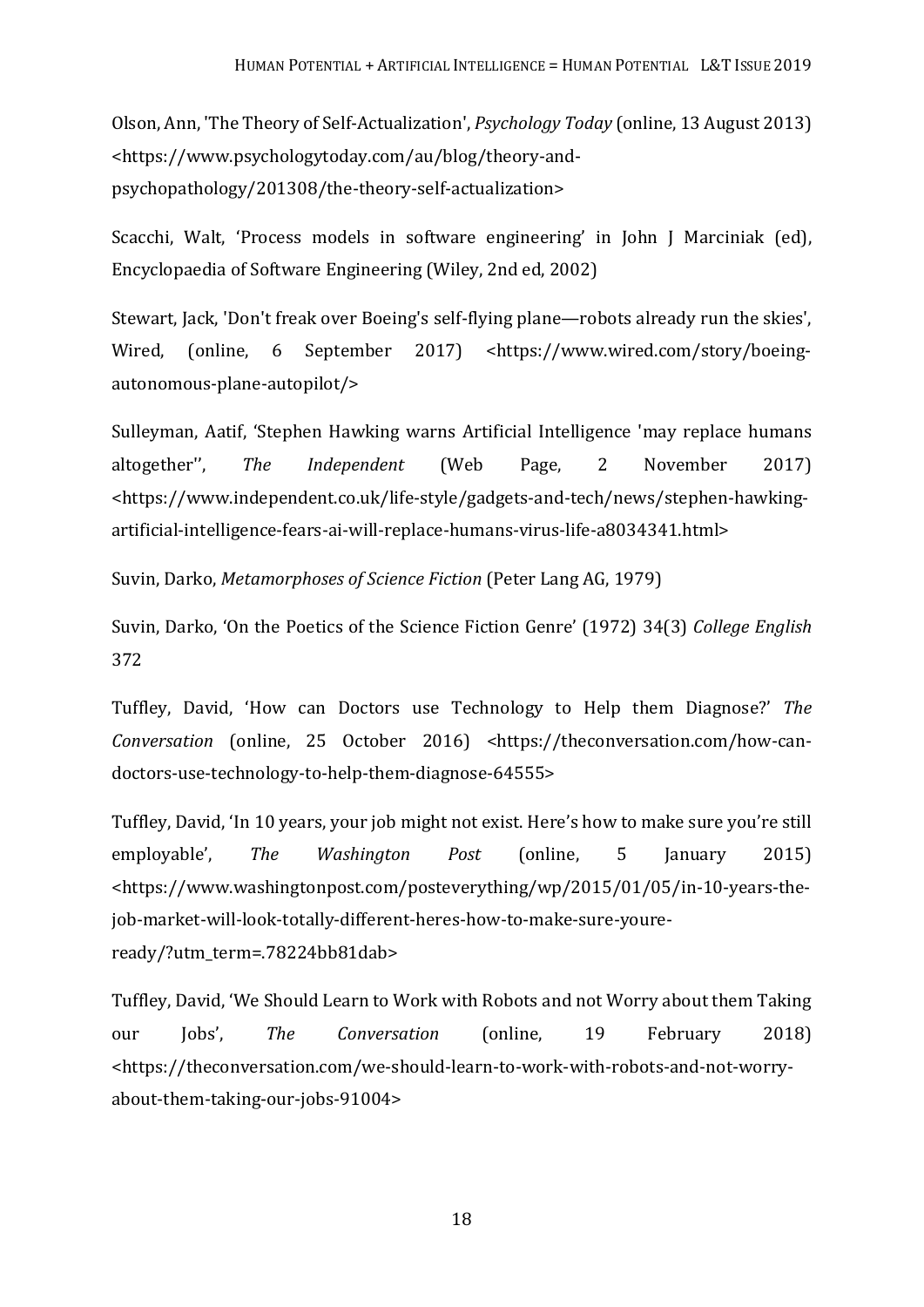Unger, Stephen, H, 'Is Progress in Technology Always Beneficial?', *Columbia University*  $\text{[online]}$  26 May 2014) <http://www1.cs.columbia.edu/~unger/articles/technologyProgress.html>

Verne, Jules, *From the Earth to the Moon* (Bantam Doubleday Dell Publishing Group Inc, 1996)

Verne, Jules, *Twenty thousand leagues under the sea* (Oxford University Press, 1998)

Walsh, Katie, 'The \$1m web service showing law firms are embracing the AI beast', *Financial Review* (online, 1 March 2018) <https://www.afr.com/business/legal/the-1mweb-service-showing-law-firms-are-embracing-the-ai-beast-20180225-h0wme4>

Wells, H G, *War of the Worlds* (Penguin Books Ltd, 2011)

Willard, Stephen, 'Study: People Check Their Cell Phones Every Six Minutes, 150 Times A Day', *Elite Daily* (online, 11 April 2019) <https://www.elitedaily.com/news/world/study-people-check-cell-phones-minutes-150-times-day>

Wortham, Jenna, 'Sending GPS Devices the Way of the Tape Deck?', *New York Times*  $\text{July}$  2009) <https://www.nytimes.com/2009/07/08/technology/08gps.html>

#### B *Other*

IMDB, 'Terminator', *Terminator* (Web Page, 20 December 1984) <https://www.imdb.com/title/tt0088247/?ref\_=fn\_al\_tt\_1>

IMDB, 'Westworld', *Westworld* (Web Page, 2 October 2016) <https://www.imdb.com/title/tt0475784/>

Institute of Electrical & Electronic Engineers, 'About IEEE'*, Institute of Electrical & Electronic Engineers* (Web Page, 2019) <https://www.ieee.org/>

Netflix, 'Black Mirror', *Netflix* (Television Show, 4 December 2011) <https://www.netflix.com/au/title/70264888>

19